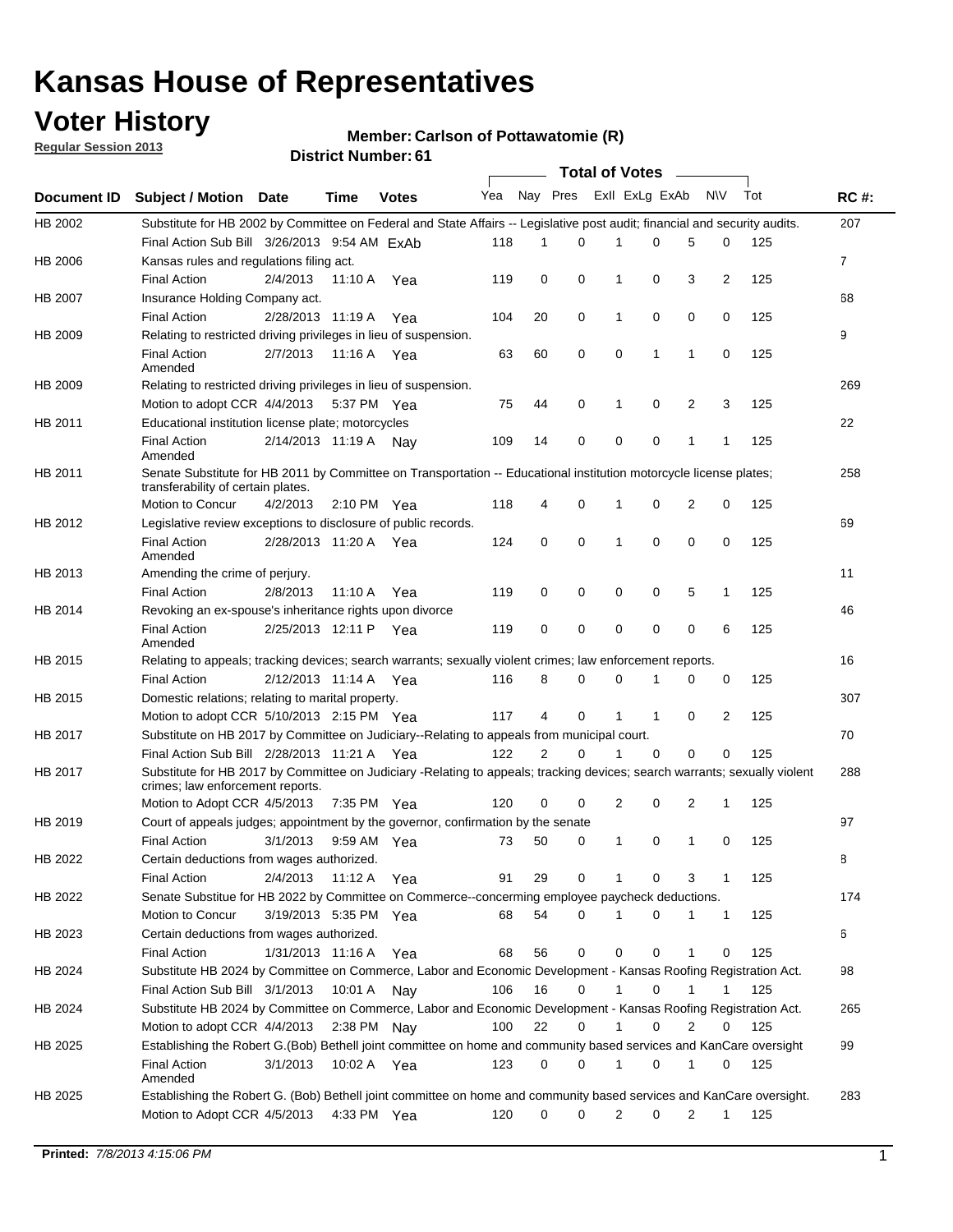## **Voter History**

**Member: Carlson of Pottawatomie (R)** 

**Regular Session 2013**

|             |                                                                                                                                                                                                                                                           |                       |         |              |     |          |             | <b>Total of Votes</b> |          |                |              |     |             |
|-------------|-----------------------------------------------------------------------------------------------------------------------------------------------------------------------------------------------------------------------------------------------------------|-----------------------|---------|--------------|-----|----------|-------------|-----------------------|----------|----------------|--------------|-----|-------------|
| Document ID | Subject / Motion Date                                                                                                                                                                                                                                     |                       | Time    | <b>Votes</b> | Yea | Nay Pres |             | Exll ExLg ExAb        |          |                | <b>NV</b>    | Tot | <b>RC#:</b> |
| HB 2028     | Providing for venue in Shawnee County District Court in certain forfeiture proceedings                                                                                                                                                                    |                       |         |              |     |          |             |                       |          |                |              |     | 12          |
|             | <b>Final Action</b><br>Amended                                                                                                                                                                                                                            | 2/8/2013              |         | 11:12 A Yea  | 119 | 1        | 0           | 0                     | 0        | 5              | 0            | 125 |             |
| HB 2028     | Providing for venue in Shawnee County District Court in certain forfeiture proceedings                                                                                                                                                                    |                       |         |              |     |          |             |                       |          |                |              |     | 199         |
|             | Motion to Concur                                                                                                                                                                                                                                          | 3/25/2013 9:36 AM Yea |         |              | 120 | 0        | 0           | 2                     | 0        | 2              | $\mathbf{1}$ | 125 |             |
| HB 2030     | Creating wounded warrior deer hunting permits for injured combat veterans.                                                                                                                                                                                |                       |         |              |     |          |             |                       |          |                |              |     | 25          |
|             | <b>Final Action</b><br>Amended                                                                                                                                                                                                                            | 2/15/2013 11:16 A Yea |         |              | 115 | 0        | 0           | 2                     | 2        | 3              | 3            | 125 |             |
| HB 2033     | Concerning the regulation of knives                                                                                                                                                                                                                       |                       |         |              |     |          |             |                       |          |                |              |     | 143         |
|             | <b>Final Action</b>                                                                                                                                                                                                                                       | 3/7/2013              | 12:12 P | Yea          | 93  | 28       | 0           | 1                     | 0        | 3              | 0            | 125 |             |
| HB 2033     | Concerning the regulation of knives.                                                                                                                                                                                                                      |                       |         |              |     |          |             |                       |          |                |              |     | 270         |
|             | Motion to adopt CCR 4/4/2013                                                                                                                                                                                                                              |                       |         | 5:43 PM Yea  | 95  | 26       | 0           | 1                     | 0        | 3              | 0            | 125 |             |
| HB 2034     | Human trafficking; crimes of commercial sexual exploitation of a child, selling sexual relations, promoting the sale of sexual<br>relations and buying sexual relations; children in need of care; staff secure faciliies.                                |                       |         |              |     |          |             |                       |          |                |              |     | 17          |
|             | <b>Final Action</b><br>Amended                                                                                                                                                                                                                            | 2/12/2013 11:16 A Yea |         |              | 124 | 0        | 0           | 0                     | 1        | 0              | 0            | 125 |             |
| HB 2034     | S Sub for HB 2034 by Committee on Judiciary - Human trafficking; crimes of commercial sexual exploitation of a child, selling 282<br>sexual relations, promoting the sale of sexual relations and buying sexual relations; children in need of care;staff |                       |         |              |     |          |             |                       |          |                |              |     |             |
|             | Motion to Adopt CCR 4/5/2013 4:18 PM Yea                                                                                                                                                                                                                  |                       |         |              | 120 | 0        | 0           | 2                     | 0        | 2              | 1            | 125 |             |
| HB 2035     | Cities; experience requirements for plumbers, electricians and certain mechanical contractors.                                                                                                                                                            |                       |         |              |     |          |             |                       |          |                |              |     | 29          |
|             | <b>Final Action</b>                                                                                                                                                                                                                                       | 2/18/2013 11:16 A Yea |         |              | 117 | 2        | 0           | 2                     | 0        | 4              | $\mathbf 0$  | 125 |             |
| HB 2037     | Public property; religious displays; other displays.                                                                                                                                                                                                      |                       |         |              |     |          |             |                       |          |                |              |     | 176         |
|             | <b>Final Action</b>                                                                                                                                                                                                                                       | 3/20/2013 10:27 A Yea |         |              | 120 | 3        | $\mathbf 0$ | 1                     | 0        | $\mathbf 1$    | $\mathbf 0$  | 125 |             |
| HB 2041     | Criminal history record information; definition; municipal court reporting; district court reporting.                                                                                                                                                     |                       |         |              |     |          |             |                       |          |                |              |     | 19          |
|             | <b>Final Action</b>                                                                                                                                                                                                                                       | 2/13/2013 11:23 A Yea |         |              | 119 | 3        | $\Omega$    | $\Omega$              | 0        | 3              | 0            | 125 |             |
| HB 2042     | Appraisal of property for taxation purposes; appeals; changes.                                                                                                                                                                                            |                       |         |              |     |          |             |                       |          |                |              |     | 158         |
|             | <b>Final Action</b><br>Amended                                                                                                                                                                                                                            | 3/18/2013 11:19 A Yea |         |              | 109 | 12       | 0           | $\overline{2}$        | 0        | $\overline{2}$ | $\mathbf 0$  | 125 |             |
| HB 2043     | Aggravated battery; driving under the influence.                                                                                                                                                                                                          |                       |         |              |     |          |             |                       |          |                |              |     | 100         |
|             | <b>Final Action</b><br>Amended                                                                                                                                                                                                                            | 3/1/2013              |         | 10:03 A Yea  | 123 | 0        | 0           | 1                     | 0        | 1              | 0            | 125 |             |
| HB 2043     | Senate Substitute for HB 2043 by Committee on Judiciary - Attorney general; duties and responsibilities; notice of intent to<br>seek the death penalty.                                                                                                   |                       |         |              |     |          |             |                       |          |                |              |     | 271         |
|             | Motion to adopt CCR 4/4/2013                                                                                                                                                                                                                              |                       |         | 5:48 PM Yea  | 121 | 0        | 0           |                       | 0        | 3              | 0            | 125 |             |
| HB 2044     | Increasing the penalty for a person who distributes a controlled substance that causes great bodily harm or death.                                                                                                                                        |                       |         |              |     |          |             |                       |          |                |              |     | 101         |
|             | <b>Final Action</b><br>Amended                                                                                                                                                                                                                            | 3/1/2013              |         | 10:05 A Yea  | 112 | 11       | $\Omega$    |                       | $\Omega$ |                | 0            | 125 |             |
| HB 2047     | Requiring certain municipalities to vote to increase property tax revenues over previous year when such increase exceeds<br>inflation; publication.                                                                                                       |                       |         |              |     |          |             |                       |          |                |              |     | 186         |
|             | <b>Final Action</b><br>Amended                                                                                                                                                                                                                            | 3/21/2013 11:29 A Yea |         |              | 68  | 53       | 0           | 1                     | 0        | 3              | 0            | 125 |             |
| HB 2049     | Kansas department of agriculture; increasing certain fees and eliminating sunsets on various program fees.                                                                                                                                                |                       |         |              |     |          |             |                       |          |                |              |     | 59          |
|             | <b>Final Action</b><br>Amended                                                                                                                                                                                                                            | 2/27/2013 12:23 P     |         | Nav          | 77  | 46       | 0           | 1                     | 0        |                | 0            | 125 |             |
| HB 2049     | Kansas department of agriculture; increasing certain fees; concerning sunsets on various program fees.                                                                                                                                                    |                       |         |              |     |          |             |                       |          |                |              |     | 324         |
|             | Motion to adopt CCR 6/2/2013                                                                                                                                                                                                                              |                       | 12:28 A | Yea          | 45  | 64       | 0           |                       | 0        | 6              | 9            | 125 |             |
| HB 2050     | Agriculture; agricultural chemical registration; pesticide business liablity insurance; repeal of the Kansas agricultural liming<br>materials act.                                                                                                        |                       |         |              |     |          |             |                       |          |                |              |     | 60          |
|             | <b>Final Action</b><br>Amended                                                                                                                                                                                                                            | 2/27/2013 12:25 P     |         | Yea          | 103 | 20       | 0           | 1                     | 0        | 1              | 0            | 125 |             |
| HB 2051     | Substitute for HB 2051 by Committee on Agriculture and Natural Resources--Amending provisions relating to dams,<br>obstructions, sstreams and water flex accounts and transfer permits.                                                                   |                       |         |              |     |          |             |                       |          |                |              |     | 50          |
|             | Final Action Sub Bill 2/26/2013 2:12 PM Yea                                                                                                                                                                                                               |                       |         |              | 117 | 2        | 0           | 0                     | 0        | 0              | 6            | 125 |             |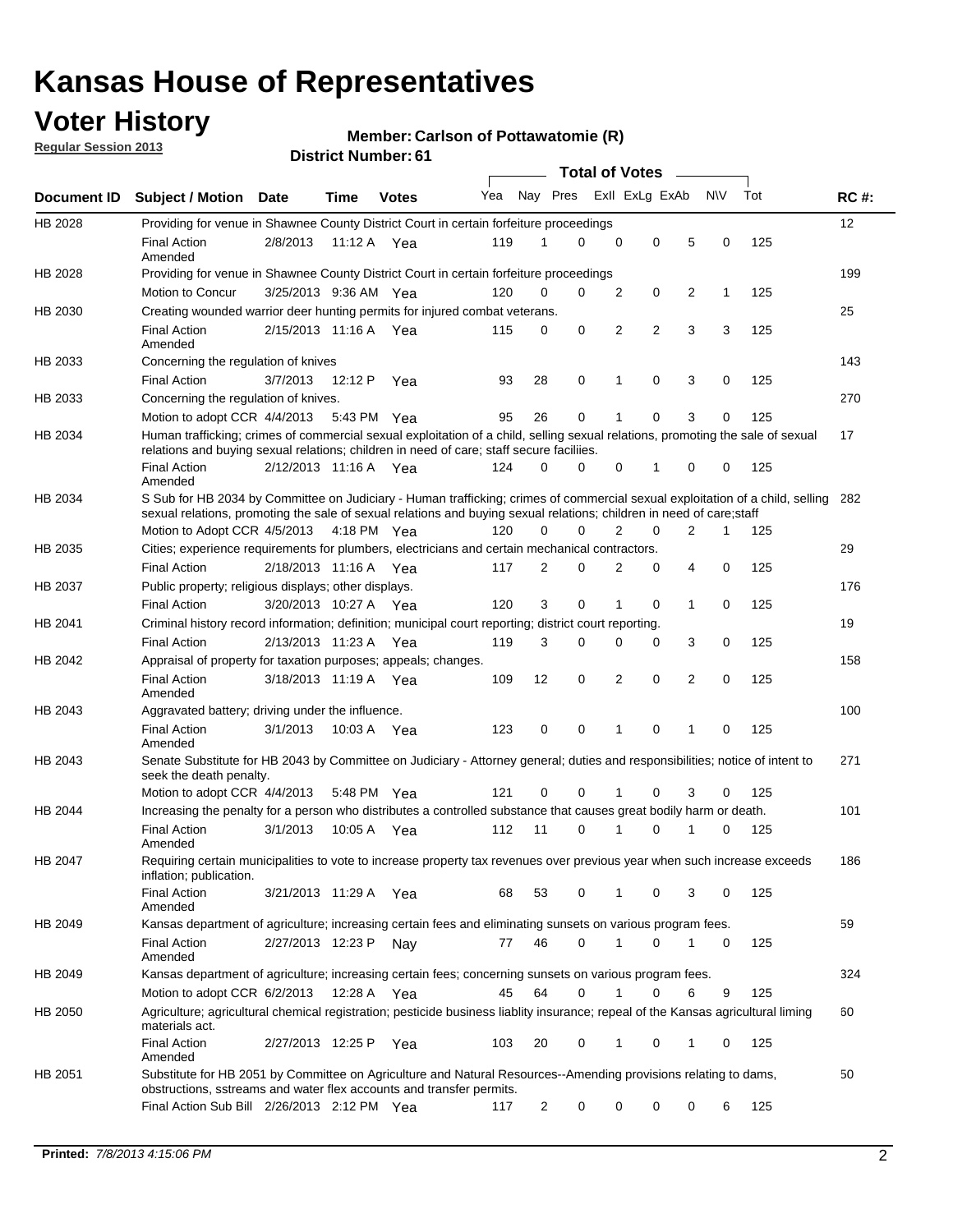## **Voter History**

**Member: Carlson of Pottawatomie (R)** 

**Regular Session 2013**

|             |                                                                                                                                                                                                                                          |                        |             |              |     |                | <b>Total of Votes</b> |                |                | $\sim$         |                |     |             |
|-------------|------------------------------------------------------------------------------------------------------------------------------------------------------------------------------------------------------------------------------------------|------------------------|-------------|--------------|-----|----------------|-----------------------|----------------|----------------|----------------|----------------|-----|-------------|
| Document ID | <b>Subject / Motion</b>                                                                                                                                                                                                                  | <b>Date</b>            | Time        | <b>Votes</b> | Yea | Nay Pres       |                       |                | Exll ExLg ExAb |                | <b>NV</b>      | Tot | <b>RC#:</b> |
| HB 2052     | Discharging a firearm inside or into a city; unlawful acts; exceptions.                                                                                                                                                                  |                        |             |              |     |                |                       |                |                |                |                |     | 155         |
|             | <b>Final Action</b><br>Amended                                                                                                                                                                                                           | 3/14/2013 11:20 A Yea  |             |              | 121 | $\overline{2}$ | 0                     | 0              | 0              | 2              | 0              | 125 |             |
| HB 2052     | Senate Substitute for HB 2052 by Committee on Federal and State Affairs - Concerning firearms; personal and family<br>protection act; concealed handguns in public building; other changes; unlawful discharge of a firearm inside city. |                        |             |              |     |                |                       |                |                |                |                |     | 300         |
|             | Motion to Adopt CCR 4/5/2013 10:24 P Yea                                                                                                                                                                                                 |                        |             |              | 104 | 16             | $\Omega$              | $\overline{2}$ | $\Omega$       | $\overline{2}$ | 1              | 125 |             |
| HB 2055     | Personal and Familly Protection Act; public buildings; adequate security.<br><b>Final Action</b><br>Amended                                                                                                                              | 3/14/2013 11:26 A Yea  |             |              | 84  | 38             | 0                     | $\Omega$       | $\Omega$       | $\overline{2}$ | $\mathbf{1}$   | 125 | 156         |
| HB 2057     | Concerning property taxation; relating to county appraisers; appointing interim appraiser.                                                                                                                                               |                        |             |              |     |                |                       |                |                |                |                |     | 208         |
|             | <b>Final Action</b>                                                                                                                                                                                                                      | 3/26/2013 9:55 AM ExAb |             |              | 119 | 0              | 0                     | 1              | 0              | 5              | 0              | 125 |             |
| HB 2058     | Taxation of helium and certain other gases under mineral severance tax, and prohibition of certain refunds related thereto.                                                                                                              |                        |             |              |     |                |                       |                |                |                |                |     | 159         |
|             | <b>Final Action</b>                                                                                                                                                                                                                      | 3/18/2013 11:21 A      |             | Yea          | 119 | 2              | $\Omega$              | 2              | 0              | $\overline{2}$ | 0              | 125 |             |
| HB 2059     | Income tax deductions and modifications and severance tax exemptions; basis of partner's interest and shareholder's stock;<br>statutory clarification.                                                                                   |                        |             |              |     |                |                       |                |                |                |                |     | 14          |
|             | <b>Final Action</b><br>Amended                                                                                                                                                                                                           | 2/11/2013 11:42 A      |             | Yea          | 122 | $\overline{2}$ | 0                     | 0              | 0              | 1              | 0              | 125 |             |
| HB 2059     | Income tax deductions and modifications and severance tax exemptions; basis of partner's interest and shareholder's stock;<br>statutory clarification.                                                                                   |                        |             |              |     |                |                       |                |                |                |                |     | 293         |
|             | Motion to Concur                                                                                                                                                                                                                         | 4/5/2013               |             | 8:14 PM Nav  | 0   | 120            | 0                     | 2              | 0              | $\overline{2}$ | 1              | 125 |             |
| HB 2059     | Income tax rates, deductions and credits; rural opportunity zones; sales tax rates and distribution of revenue; severance tax;<br>and property tax exemptions for IRB property and property damaged by natural disaster.                 |                        |             |              |     |                |                       |                |                |                |                |     | 322         |
|             | Motion to adopt CCR 6/2/2013                                                                                                                                                                                                             |                        | 12:11 A Yea |              | 69  | 45             | 0                     | $\mathbf{1}$   | 0              | 6              | 4              | 125 |             |
| HB 2060     | Prohibiting certain confined persons from receiving food sales tax refunds and homestead property tax refunds.                                                                                                                           |                        |             |              |     |                |                       |                |                |                |                |     | 10          |
|             | <b>Final Action</b><br>Amended                                                                                                                                                                                                           | 2/7/2013               | 11:18 A     | Yea          | 123 | 0              | 0                     | 0              | 1              | 1              | 0              | 125 |             |
| HB 2065     | Creating the crime of home improvement fraud.                                                                                                                                                                                            |                        |             |              |     |                |                       |                |                |                |                |     | 20          |
|             | <b>Final Action</b><br>Amended                                                                                                                                                                                                           | 2/13/2013 11:26 A Yea  |             |              | 106 | 16             | 0                     | 0              | 0              | 3              | 0              | 125 |             |
| HB 2066     | Physical therapists; evaluation and treatment of patients.                                                                                                                                                                               |                        |             |              |     |                |                       |                |                |                |                |     | 26          |
|             | <b>Final Action</b><br>Amended                                                                                                                                                                                                           | 2/15/2013 11:18 A Yea  |             |              | 98  | 16             | 0                     | 2              | 2              | 3              | 4              | 125 |             |
| HB 2067     | Board of nursing; assistant attorneys general.                                                                                                                                                                                           |                        |             |              |     |                |                       |                |                |                |                |     | 15          |
|             | <b>Final Action</b>                                                                                                                                                                                                                      | 2/11/2013 11:44 A Yea  |             |              | 123 | $\mathbf{1}$   | 0                     | 0              | 0              | 1              | 0              | 125 |             |
| HB 2069     | Public policy; certain city ordinances and county resolutions declared void.                                                                                                                                                             |                        |             |              |     |                |                       |                |                |                |                |     | 102         |
|             | <b>Final Action</b><br>Amended                                                                                                                                                                                                           | 3/1/2013               | 10:06 A     | Yea          | 92  | 31             | 0                     | 1              | 0              | 1              | 0              | 125 |             |
| HB 2069     | Public policy; certain city ordinances and county resolutions declared void.                                                                                                                                                             |                        |             |              |     |                |                       |                |                |                |                |     | 292         |
|             | Motion to Concur                                                                                                                                                                                                                         | 4/5/2013 8:04 PM Yea   |             |              | 88  | 32             | 0                     | 2              | 0              | 2              |                | 125 |             |
| HB 2070     | Appearance bond conditions; surety and bounty hunter regulation.                                                                                                                                                                         |                        |             |              |     |                |                       |                |                |                |                |     | 103         |
|             | <b>Final Action</b><br>Amended                                                                                                                                                                                                           | 3/1/2013               |             | 10:08 A Yea  | 122 | $\mathbf{1}$   | 0                     | $\mathbf{1}$   | 0              | $\mathbf{1}$   | 0              | 125 |             |
| HB 2074     | Cities and counties; solid waste disposal areas; restrictions.                                                                                                                                                                           |                        |             |              |     |                |                       |                |                |                |                |     | 139         |
|             | <b>Emergency Final</b><br><b>Action Amend</b>                                                                                                                                                                                            | 3/1/2013               |             | 1:11 PM Yea  | 102 | 19             | 0                     | 1              | 0              | $\mathbf{1}$   | $\overline{2}$ | 125 |             |
| HB 2075     | Cities; qualifications and rehabilitation of abandoned property.                                                                                                                                                                         |                        |             |              |     |                |                       |                |                |                |                |     | 61          |
|             | <b>Final Action</b><br>Amended                                                                                                                                                                                                           | 2/27/2013 12:27 P Nay  |             |              | 72  | 51             | 0                     | $\mathbf{1}$   | 0              | 1              | $\mathbf 0$    | 125 |             |
| HB 2077     | Granting professional licenses to military service members.<br><b>Final Action</b><br>Amended                                                                                                                                            | 2/26/2013 2:13 PM Yea  |             |              | 119 | 0              | 0                     | 2              | 0              | $\overline{2}$ | $\overline{c}$ | 125 | 51          |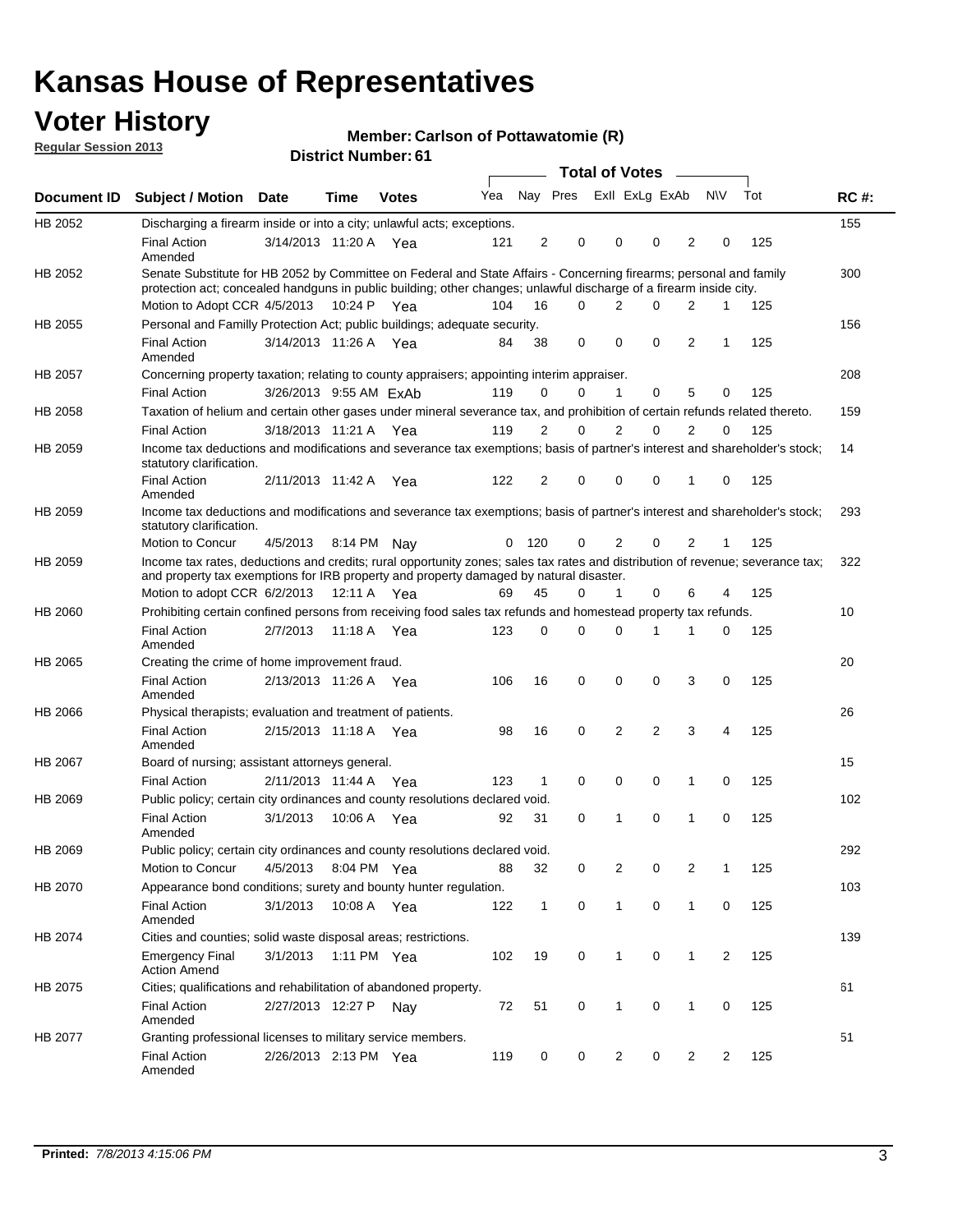## **Voter History**

**Member: Carlson of Pottawatomie (R)** 

**Regular Session 2013**

|                    |                                                                                                                                                                                                       |                        |               | ו ט . וסעווווטקו וטוש |              |                |   | <b>Total of Votes</b> |             | $\sim$         |             |     |             |
|--------------------|-------------------------------------------------------------------------------------------------------------------------------------------------------------------------------------------------------|------------------------|---------------|-----------------------|--------------|----------------|---|-----------------------|-------------|----------------|-------------|-----|-------------|
| <b>Document ID</b> | <b>Subject / Motion Date</b>                                                                                                                                                                          |                        | <b>Time</b>   | <b>Votes</b>          | Yea Nay Pres |                |   | Exll ExLg ExAb        |             |                | <b>NV</b>   | Tot | <b>RC#:</b> |
| HB 2078            | Authorizing certain licensing boards to accept education, training or experience completed in the military towards licensure in<br>this state.                                                        |                        |               |                       |              |                |   |                       |             |                |             |     | 52          |
|                    | <b>Final Action</b><br>Amended                                                                                                                                                                        | 2/26/2013 2:14 PM Yea  |               |                       | 119          | 0              | 0 | 2                     | 0           | 2              | 2           | 125 |             |
| HB 2078            | Authorizing certain licensing boards to accept education, training or experience of military service members towards obtaining 275<br>licensure in this state.                                        |                        |               |                       |              |                |   |                       |             |                |             |     |             |
|                    | Motion to adopt CCR 4/5/2013                                                                                                                                                                          |                        | 11:42 A       | Yea                   | 120          | 0              | 0 | $\overline{2}$        | 0           | 3              | 0           | 125 |             |
| HB 2081            | Forfeiture of property related to violations of certain criminal acts.                                                                                                                                |                        |               |                       |              |                |   |                       |             |                |             |     | 18          |
|                    | <b>Final Action</b><br>Amended                                                                                                                                                                        | 2/12/2013 11:17 A Yea  |               |                       | 124          | 0              | 0 | $\Omega$              | 1           | 0              | 0           | 125 |             |
| HB 2081            | Forfeiture of property related to violations of certain criminal acts.                                                                                                                                |                        |               |                       |              |                |   |                       |             |                |             |     | 306         |
|                    | Motion to adopt CCR 5/10/2013 10:38 A                                                                                                                                                                 |                        |               | Yea                   | 121          | 0              | 0 | 1                     | 1           | 2              | 0           | 125 |             |
| HB 2083            | Public employees relations boards; assessment of certain costs.                                                                                                                                       |                        |               |                       |              |                |   |                       |             |                |             |     | 104         |
|                    | <b>Final Action</b><br>Amended                                                                                                                                                                        | 3/1/2013               | 10:09 A       | Yea                   | 87           | 36             | 0 | 1                     | $\mathbf 0$ | 1              | $\mathbf 0$ | 125 |             |
| HB 2084            | Tax credits for community services contributions; youth apprenticeship and entrepreneurship.                                                                                                          |                        |               |                       |              |                |   |                       |             |                |             |     | 105         |
|                    | <b>Final Action</b><br>Amended                                                                                                                                                                        | 3/1/2013               | 10:11 A       | Yea                   | 120          | 3              | 0 | 1                     | $\mathbf 0$ | 1              | 0           | 125 |             |
| HB 2084            | Tax credits for community services contributions; youth apprenticeship and entrepreneurship.                                                                                                          |                        |               |                       |              |                |   |                       |             |                |             |     | 316         |
|                    | Sub Motion to Concur 5/24/2013 9:33 AM Nav                                                                                                                                                            |                        |               |                       | 5            | - 109          | 0 |                       | $\Omega$    | 9              | 1           | 125 |             |
| HB 2086            | Eligible infrastructure costs for tax increment financing and community improvement districts; bond repayment tax revenue<br>pledge requirements.                                                     |                        |               |                       |              |                |   |                       |             |                |             |     | 160         |
|                    | <b>Final Action</b>                                                                                                                                                                                   | 3/18/2013 11:24 A      |               | Yea                   | 61           | 60             | 0 | 2                     | 0           | $\overline{2}$ | 0           | 125 |             |
| HB 2086            | Eligible infrastructure costs for tax increment financing and community improvement districts; bond repayment tax revenue<br>pledge requirements.                                                     |                        |               |                       |              |                |   |                       |             |                |             |     | 173         |
|                    | <b>Final Action</b>                                                                                                                                                                                   | 3/19/2013 5:25 PM Yea  |               |                       | 81           | 41             | 0 | 1                     | 0           | 1              | 1           | 125 |             |
| HB 2091            | Publication of delinguent personal property tax statements.                                                                                                                                           |                        |               |                       |              |                |   |                       |             |                |             |     | 161         |
|                    | <b>Final Action</b><br>Amended                                                                                                                                                                        | 3/18/2013 11:25 A      |               | Yea                   | 81           | 40             | 0 | 2                     | 0           | $\overline{2}$ | 0           | 125 |             |
| HB 2093            | Amending the crime of identity theft.                                                                                                                                                                 |                        |               |                       |              |                |   |                       |             |                |             |     | 106         |
|                    | <b>Final Action</b><br>Amended                                                                                                                                                                        | 3/1/2013               | 10:12 A       | Yea                   | 123          | 0              | 0 | 1                     | $\Omega$    | 1              | 0           | 125 |             |
| HB 2093            | Senate Substitute for HB 2093 by Committee on Judiciary - Identity theft and identity fraud; unlawful acts concerning<br>computers; DNA testing and exculpatory evidence; murder in the first degree. |                        |               |                       |              |                |   |                       |             |                |             |     | 289         |
|                    | Motion to Adopt CCR 4/5/2013 7:49 PM Yea                                                                                                                                                              |                        |               |                       | 118          | $\overline{2}$ | 0 | 2                     | 0           | 2              | 1           | 125 |             |
| HB 2094            | Student electronic privacy at public and private postsecondary educational institutions.                                                                                                              |                        |               |                       |              |                |   |                       |             |                |             |     | 164         |
|                    | <b>Final Action</b><br>Amended                                                                                                                                                                        | 3/19/2013 10:33 A      |               | Yea                   | 123          | 0              | 0 | 1                     | 0           | 1              | 0           | 125 |             |
| HB 2096            | Local governmental entities and investment of public moneys.                                                                                                                                          |                        |               |                       |              |                |   |                       |             |                |             |     | 23          |
|                    | <b>Final Action</b>                                                                                                                                                                                   | 2/14/2013 11:21 A      |               | Yea                   | 123          | 0              | 0 | 0                     | 0           | 1              | 1           | 125 |             |
| HB 2099            | Insurance- updating certain statutory references.                                                                                                                                                     |                        |               |                       |              |                |   |                       |             |                |             |     | 71          |
|                    | <b>Final Action</b><br>Amended                                                                                                                                                                        | 2/28/2013 11:23 A Yea  |               |                       | 124          | 0              | 0 | 1                     | 0           | 0              | 0           | 125 |             |
| HB 2101            | Interstate transmission siting compact.                                                                                                                                                               |                        |               |                       |              |                |   |                       |             |                |             |     | 209         |
|                    | <b>Final Action</b><br>Amended                                                                                                                                                                        | 3/26/2013 9:56 AM ExAb |               |                       | 118          | $\mathbf{1}$   | 0 | 1                     | 0           | 5              | 0           | 125 |             |
| HB 2105            | Substitute HB 2105 by Committee on Commerce, Labor and Economic Development - Employment security law.                                                                                                |                        |               |                       |              |                |   |                       |             |                |             |     | 107         |
|                    | Final Action Sub Bill 3/1/2013                                                                                                                                                                        |                        | 10:13 A Yea   |                       | 88           | 35             | 0 |                       | 0           | 1              | 0           | 125 |             |
| HB 2105            | Substitute HB 2105 by Committee on Commerce, Labor and Economic Development - Employment security law.                                                                                                |                        |               |                       |              |                |   |                       |             |                |             |     | 298         |
|                    | Motion to adopt CCR 4/5/2013                                                                                                                                                                          |                        | 9:46 PM Yea   |                       | 89           | 31             | 0 | 2                     | 0           | 2              | 1           | 125 |             |
| HB 2106            | Portable electronics insurance act.                                                                                                                                                                   |                        |               |                       |              |                |   |                       |             |                |             |     | 133         |
|                    | <b>Emergency Final</b><br>Action                                                                                                                                                                      | 3/1/2013               | 1:03 PM $Yea$ |                       | 117          | 4              | 0 | $\mathbf{1}$          | 0           | $\mathbf{1}$   | 2           | 125 |             |
|                    |                                                                                                                                                                                                       |                        |               |                       |              |                |   |                       |             |                |             |     |             |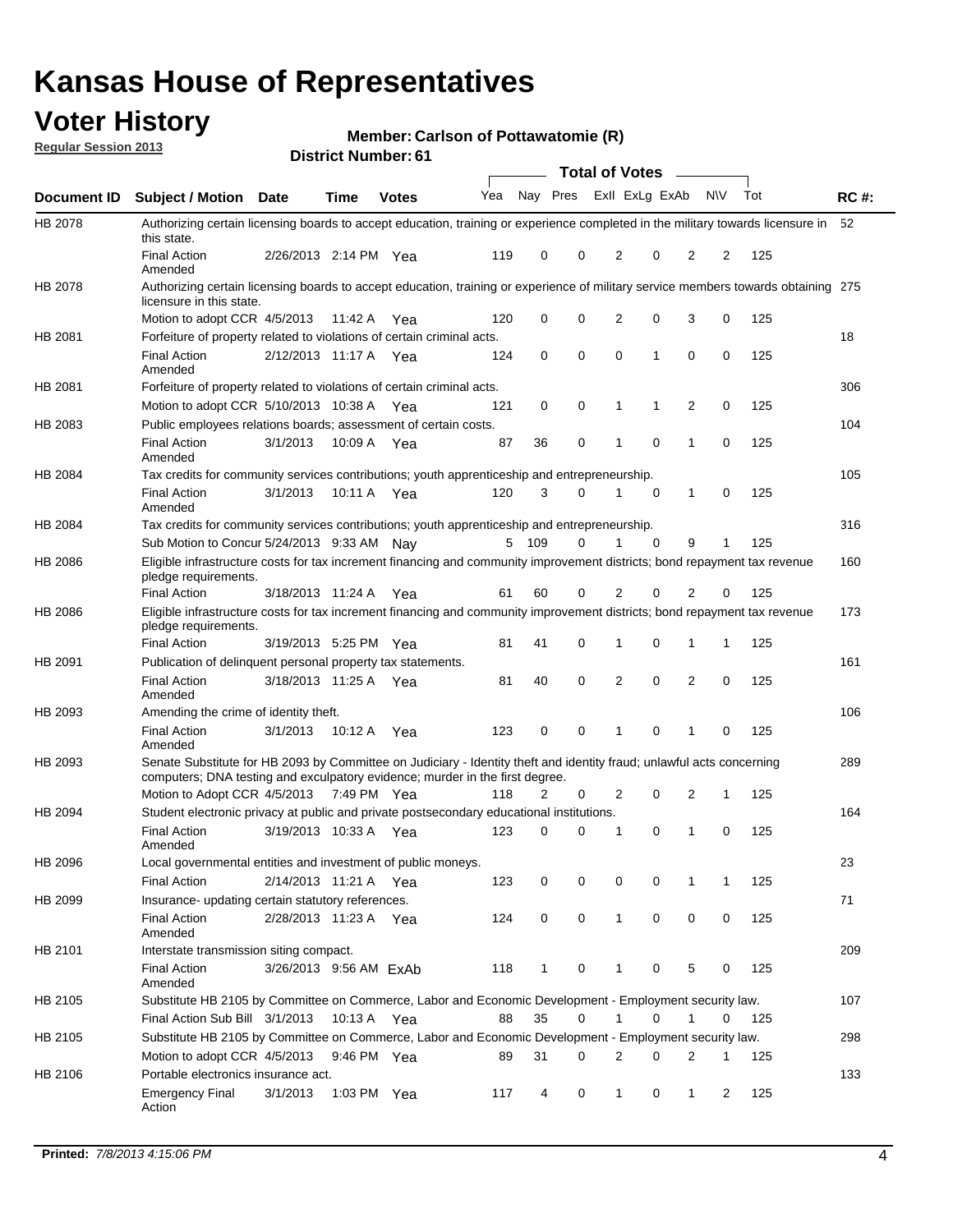## **Voter History**

**Member: Carlson of Pottawatomie (R)** 

**Regular Session 2013**

|             |                                                                                                                                                                                                                                                                      |                       |             |              |     |                         | <b>Total of Votes</b> |                |   | $\frac{1}{2}$  |                |     |             |
|-------------|----------------------------------------------------------------------------------------------------------------------------------------------------------------------------------------------------------------------------------------------------------------------|-----------------------|-------------|--------------|-----|-------------------------|-----------------------|----------------|---|----------------|----------------|-----|-------------|
| Document ID | <b>Subject / Motion</b>                                                                                                                                                                                                                                              | <b>Date</b>           | <b>Time</b> | <b>Votes</b> | Yea | Nay Pres Exll ExLg ExAb |                       |                |   |                | <b>NV</b>      | Tot | <b>RC#:</b> |
| HB 2107     | Insurance; enacting the electronic notice and document act.                                                                                                                                                                                                          |                       |             |              |     |                         |                       |                |   |                |                |     | 134         |
|             | <b>Emergency Final</b><br><b>Action Amend</b>                                                                                                                                                                                                                        | 3/1/2013              | 1:04 PM Yea |              | 121 | 0                       | 0                     | 1              | 0 | 1              | 2              | 125 |             |
| HB 2107     | Insurance; enacting the electronic notice and document act, return of premiums separate from the notice of adverse<br>underwriting decision, statutory updates, uninsurable health plan increase in lifetime limit, mandate lite, certain company<br>dividend plans. |                       |             |              |     |                         |                       |                |   |                |                |     | 281         |
|             | Motion to Adopt CCR 4/5/2013                                                                                                                                                                                                                                         |                       | 4:06 PM Yea |              | 69  | 50                      | 0                     | 2              | 0 | 3              | 1              | 125 |             |
| HB 2109     | School finance; military pupil count.                                                                                                                                                                                                                                |                       |             |              |     |                         |                       |                |   |                |                |     | 108         |
|             | <b>Final Action</b>                                                                                                                                                                                                                                                  | 3/1/2013              | 10:15 A     | Yea          | 104 | 19                      | 0                     | 1              | 0 | 1              | 0              | 125 |             |
| HB 2109     | Enacting the Kansas children's protection act.                                                                                                                                                                                                                       |                       |             |              |     |                         |                       |                |   |                |                |     | 277         |
|             | Motion to Adopt CCR 4/5/2013                                                                                                                                                                                                                                         |                       | 12:31 P Yea |              | 116 | 2                       | 0                     | 2              | 0 | 3              | 2              | 125 |             |
| HB 2112     | Campaign finance; transfer of campaign money to another candidacy.                                                                                                                                                                                                   |                       |             |              |     |                         |                       |                |   |                |                |     | 72          |
|             | <b>Final Action</b><br>Amended                                                                                                                                                                                                                                       | 2/28/2013 11:25 A Yea |             |              | 95  | 29                      | 0                     | 1              | 0 | 0              | 0              | 125 |             |
| HB 2114     | Debt setoff; collection assistance fee.                                                                                                                                                                                                                              |                       |             |              |     |                         |                       |                |   |                |                |     | 21          |
|             | <b>Final Action</b>                                                                                                                                                                                                                                                  | 2/13/2013 11:34 A     |             | Nay          | 90  | 32                      | 0                     | 0              | 0 | 3              | 0              | 125 |             |
| HB 2115     | Relating to the employment of retired judges and justices.                                                                                                                                                                                                           |                       |             |              |     |                         |                       |                |   |                |                |     | 73          |
|             | <b>Final Action</b>                                                                                                                                                                                                                                                  | 2/28/2013 11:27 A     |             | Yea          | 124 | 0                       | 0                     | 1              | 0 | 0              | 0              | 125 |             |
| HB 2115     | Courts; employment of retired judges and justices; court debt setoff.                                                                                                                                                                                                |                       |             |              |     |                         |                       |                |   |                |                |     | 309         |
|             | Motion to Adopt CCR 5/14/2013 2:14 PM Yea                                                                                                                                                                                                                            |                       |             |              | 100 | 13                      | 0                     | 1              | 0 | 9              | $\overline{2}$ | 125 |             |
| HB 2118     | Preservation of historic property; environs authority deleted.                                                                                                                                                                                                       |                       |             |              |     |                         |                       |                |   |                |                |     | 62          |
|             | <b>Final Action</b>                                                                                                                                                                                                                                                  | 2/27/2013 12:30 P     |             | Yea          | 99  | 24                      | 0                     | 1              | 0 | 1              | 0              | 125 |             |
| HB 2120     | Updating provisions relating to the Kansas bureau of investigations DNA database.                                                                                                                                                                                    |                       |             |              |     |                         |                       |                |   |                |                |     | 109         |
|             | <b>Final Action</b><br>Amended                                                                                                                                                                                                                                       | 3/1/2013              | 10:16 A     | Yea          | 121 | 2                       | 0                     | 1              | 0 | 1              | 0              | 125 |             |
| HB 2120     | Updating provisions relating to DNA collection and DNA evidence; amending the definition of a bet for purposes of the Kansas 302<br>criminal code; sentencing for possession of a firearm during a drug felony                                                       |                       |             |              |     |                         |                       |                |   |                |                |     |             |
|             | Motion to adopt CCR 5/9/2013 11:32 A Nay                                                                                                                                                                                                                             |                       |             |              | 74  | 49                      | 0                     | 1              | 0 | 1              | 0              | 125 |             |
| HB 2122     | Real estate brokers and salespersons; licensing requirements; sales transaction requirements.                                                                                                                                                                        |                       |             |              |     |                         |                       |                |   |                |                |     | 37          |
|             | <b>Final Action</b><br>Amended                                                                                                                                                                                                                                       | 2/20/2013 11:13 A Yea |             |              | 121 | 1                       | 0                     |                | 0 | 2              | 0              | 125 |             |
| HB 2125     | Increasing real estate broker's and salesperson's license fees.                                                                                                                                                                                                      |                       |             |              |     |                         |                       |                |   |                |                |     | 38          |
|             | <b>Final Action</b>                                                                                                                                                                                                                                                  | 2/20/2013 12:16 P     |             | Nav          | 71  | 50                      | 1                     | 0              | 0 | 0              | 3              | 125 |             |
| HB 2128     | Open records act; exceptions.                                                                                                                                                                                                                                        |                       |             |              |     |                         |                       |                |   |                |                |     | 74          |
|             | <b>Final Action</b>                                                                                                                                                                                                                                                  | 2/28/2013 11:28 A     |             | Yea          | 124 | 0                       | 0                     | 1              | 0 | 0              | 0              | 125 |             |
| HB 2128     | Amended<br>Open records act; exceptions.                                                                                                                                                                                                                             |                       |             |              |     |                         |                       |                |   |                |                |     | 259         |
|             | Motion to Concur                                                                                                                                                                                                                                                     | 4/3/2013              | 10:29 A     | Yea          | 119 | 0                       | 0                     | 1              | 0 | 3              | $\overline{2}$ | 125 |             |
| HB 2130     | Elections; petition circulators.                                                                                                                                                                                                                                     |                       |             |              |     |                         |                       |                |   |                |                |     | 30          |
|             | <b>Final Action</b>                                                                                                                                                                                                                                                  | 2/18/2013 11:17 A     |             | Yea          | 118 | $\mathbf{1}$            | 0                     | 2              | 0 | 4              | 0              | 125 |             |
|             |                                                                                                                                                                                                                                                                      |                       |             |              |     |                         |                       |                |   |                |                |     | 162         |
| HB 2135     | Property tax exemption; military housing.<br><b>Final Action</b>                                                                                                                                                                                                     | 3/18/2013 11:27 A     |             |              |     | 4                       | 0                     | $\overline{2}$ | 0 | $\overline{2}$ | 0              | 125 |             |
| HB 2138     | Repealing statutes related to oil and gas.                                                                                                                                                                                                                           |                       |             | Yea          | 117 |                         |                       |                |   |                |                |     | 53          |
|             | <b>Final Action</b>                                                                                                                                                                                                                                                  | 2/26/2013 2:16 PM Yea |             |              | 119 | 0                       | 0                     | $\overline{2}$ | 0 | $\overline{2}$ | $\overline{2}$ | 125 |             |
|             | Amended                                                                                                                                                                                                                                                              |                       |             |              |     |                         |                       |                |   |                |                |     |             |
| HB 2139     | Canceled warrants.                                                                                                                                                                                                                                                   |                       |             |              |     |                         |                       |                |   |                |                |     | 75          |
|             | <b>Final Action</b><br>Amended                                                                                                                                                                                                                                       | 2/28/2013 11:30 A     |             | Yea          | 99  | 25                      | 0                     | $\mathbf{1}$   | 0 | 0              | 0              | 125 |             |
| HB 2139     | Canceled warrants.                                                                                                                                                                                                                                                   |                       |             |              |     |                         |                       |                |   |                |                |     | 266         |
|             | Motion to Concur                                                                                                                                                                                                                                                     | 4/4/2013              | 2:40 PM     | Yea          | 114 | 8                       | 0                     | 1              | 0 | 2              | 0              | 125 |             |
| HB 2140     | Repealing K.S.A. 72-60b03                                                                                                                                                                                                                                            |                       |             |              |     |                         |                       |                |   |                |                |     | 39          |
|             | <b>Final Action</b>                                                                                                                                                                                                                                                  | 2/20/2013 12:17 P     |             | Yea          | 122 | 0                       | 0                     | 0              | 0 | 0              | 3              | 125 |             |
|             |                                                                                                                                                                                                                                                                      |                       |             |              |     |                         |                       |                |   |                |                |     |             |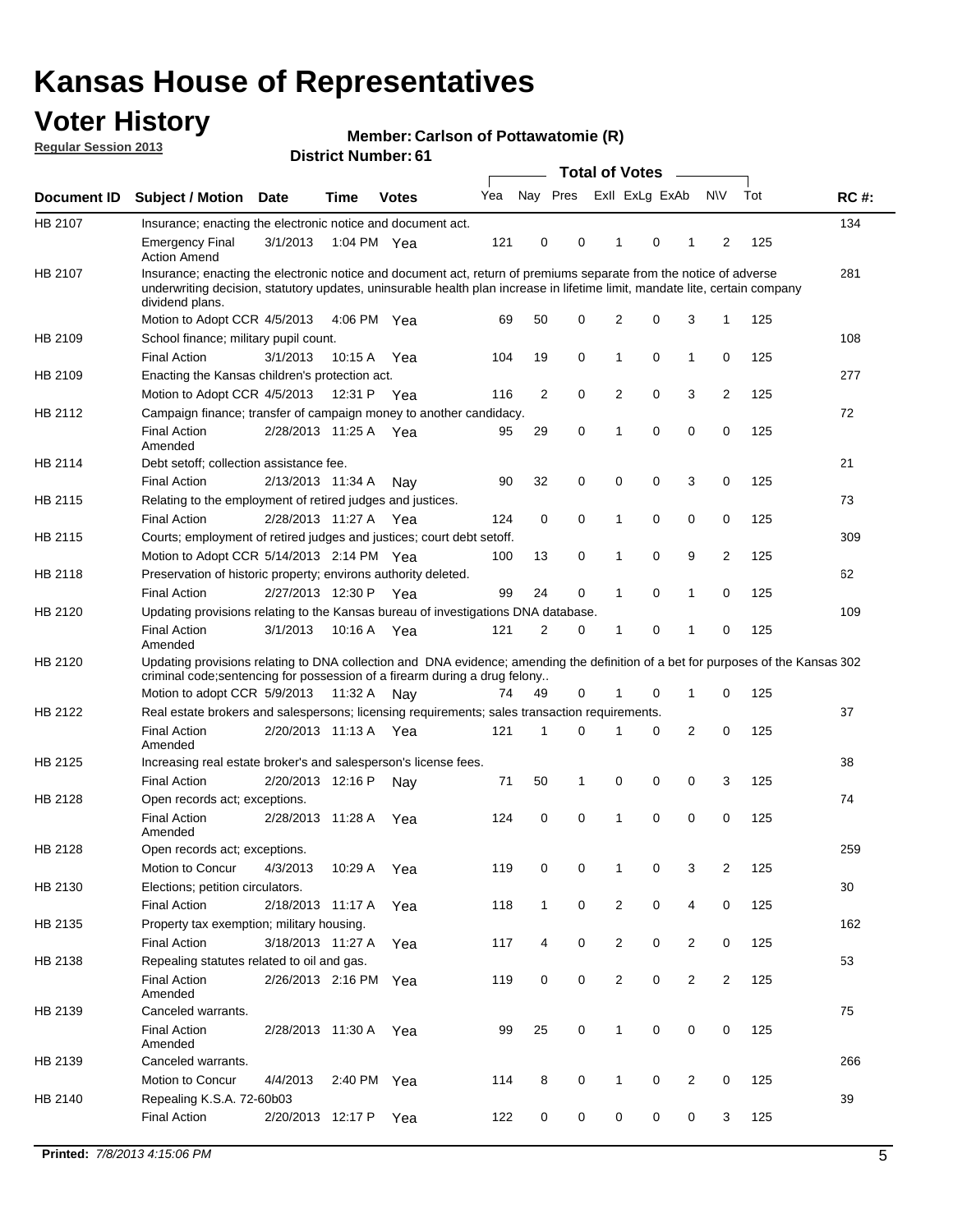## **Voter History**

**Member: Carlson of Pottawatomie (R)** 

**Regular Session 2013**

|             |                                                                                                                                              |          |                       |              |     |             | Total of Votes          |          |   |                |     |     |             |
|-------------|----------------------------------------------------------------------------------------------------------------------------------------------|----------|-----------------------|--------------|-----|-------------|-------------------------|----------|---|----------------|-----|-----|-------------|
| Document ID | <b>Subject / Motion Date</b>                                                                                                                 |          | Time                  | <b>Votes</b> | Yea |             | Nay Pres Exll ExLg ExAb |          |   |                | N\V | Tot | <b>RC#:</b> |
| HB 2141     | Repealer; elections process for certain unified school districts.<br><b>Final Action</b>                                                     |          | 2/14/2013 11:23 A Yea |              | 123 | 0           | 0                       | 0        | 0 | 1              | 1   | 125 | 24          |
| HB 2142     | Certain educational statutes concerning USD land transfers and higher education loan and grant programs.                                     |          |                       |              |     |             |                         |          |   |                |     |     | 40          |
|             | <b>Final Action</b>                                                                                                                          |          | 2/20/2013 12:19 P Yea |              | 122 | 0           | 0                       | $\Omega$ | 0 | $\Omega$       | 3   | 125 |             |
| HB 2143     | Repealing outdated provisions relating to the purchase of certain real estate by the department of corrections.                              |          |                       |              |     |             |                         |          |   |                |     |     | 34          |
|             | <b>Final Action</b>                                                                                                                          |          | 2/20/2013 11:09 A Yea |              | 122 | 0           | 0                       |          | 0 | $\overline{2}$ | 0   | 125 |             |
| HB 2144     | Repealing unnecessary statutes relating to juveniles.                                                                                        |          |                       |              |     |             |                         |          |   |                |     |     | 76          |
|             | <b>Final Action</b>                                                                                                                          |          | 2/28/2013 11:32 A Yea |              | 124 | $\mathbf 0$ | $\Omega$                |          | 0 | $\Omega$       | 0   | 125 |             |
| HB 2145     | Repealing K.S.A. 75-5028; concerning the sale of real estate by the secretary of transportation.                                             |          |                       |              |     |             |                         |          |   |                |     |     | 35          |
|             | <b>Final Action</b>                                                                                                                          |          | 2/20/2013 11:11 A Yea |              | 122 | 0           | 0                       | 1        | 0 | $\overline{2}$ | 0   | 125 |             |
| HB 2146     | Repealing the cancer drug repository program K.S.A. 2012 Supp. 65-1664 through 65-1667 and amending K.S.A. 2012 Supp. 77<br>65-1636.         |          |                       |              |     |             |                         |          |   |                |     |     |             |
|             | <b>Final Action</b>                                                                                                                          |          | 2/28/2013 11:33 A     | Yea          | 124 | 0           | 0                       |          | 0 | 0              | 0   | 125 |             |
| HB 2147     | Repealer; use of metric system on certain road signs and markers, moving of heavy vehicles on bridges or culverts, interstate 94<br>bridges. |          |                       |              |     |             |                         |          |   |                |     |     |             |
|             | <b>Final Action</b>                                                                                                                          | 3/1/2013 |                       | 9:52 AM Yea  | 123 | 0           | 0                       | 1        | 0 | 1              | 0   | 125 |             |
| HB 2148     | Repealers; postsecondary education scholarship provisions.                                                                                   |          |                       |              |     |             |                         |          |   |                |     |     | 41          |
|             | <b>Final Action</b>                                                                                                                          |          | 2/20/2013 12:21 P     | Yea          | 106 | 16          | 0                       | 0        | 0 | 0              | 3   | 125 |             |
| HB 2149     | Repealers; postsecondary education student loans and tuition grants.                                                                         |          |                       |              |     |             |                         |          |   |                |     |     | 42          |
|             | <b>Final Action</b>                                                                                                                          |          | 2/20/2013 12:22 P     | Yea          | 108 | 14          | 0                       | 0        | 0 | 0              | 3   | 125 |             |
| HB 2149     | Repealing a \$500,000 transfer from highway patrol training center fund to the state general fund.                                           |          |                       |              |     |             |                         |          |   |                |     |     | 314         |
|             | Motion to Concur                                                                                                                             |          | 5/23/2013 10:22 A Yea |              | 113 | 0           | 0                       | 1        | 0 | 8              | 3   | 125 |             |
| HB 2150     | Repealers; workforce development loan program act.                                                                                           |          |                       |              |     |             |                         |          |   |                |     |     | 78          |
|             | <b>Final Action</b>                                                                                                                          |          | 2/28/2013 11:34 A     | Yea          | 94  | 30          | 0                       | 1        | 0 | $\mathbf 0$    | 0   | 125 |             |
| HB 2150     | Senate Substitute for HB 2150 by Committee on Commerce--Concerning the Kansas employment first oversight commission.                         |          |                       |              |     |             |                         |          |   |                |     |     | 267         |
|             | Motion to Concur                                                                                                                             | 4/4/2013 |                       | 2:44 PM Yea  | 110 | 12          | 0                       | 1        | 0 | 2              | 0   | 125 |             |
| HB 2151     | Repealers; report on medically underserved areas of the state.                                                                               |          |                       |              |     |             |                         |          |   |                |     |     | 63          |
|             | <b>Final Action</b>                                                                                                                          |          | 2/27/2013 12:31 P     | Yea          | 123 | 0           | 0                       | 1        | 0 | 1              | 0   | 125 |             |
| HB 2152     | Repealer: uniform land sales practices act.                                                                                                  |          |                       |              |     |             |                         |          |   |                |     |     | 36          |
|             | <b>Final Action</b>                                                                                                                          |          | 2/20/2013 11:12 A     | Yea          | 122 | 0           | 0                       | 1        | 0 | 2              | 0   | 125 |             |
| HB 2153     | Unused medications act; dontating entities.                                                                                                  |          |                       |              |     |             |                         |          |   |                |     |     | 64          |
|             | <b>Final Action</b><br>Amended                                                                                                               |          | 2/27/2013 12:33 P     | Yea          | 123 | 0           | 0                       |          | 0 | 1              | 0   | 125 |             |
| HB 2154     | Senate Substitute for HB 2154 by Committee on Public Health and Welfare--Cosmetology; relating to licensure and renewal of 31                |          |                       |              |     |             |                         |          |   |                |     |     |             |
|             | persons, salons and clinics.                                                                                                                 |          |                       |              |     |             |                         |          |   |                |     |     |             |
|             | <b>Final Action</b><br>Amended                                                                                                               |          | 2/18/2013 11:19 A     | Yea          | 119 | 0           | 0                       | 2        | 0 | 4              | 0   | 125 |             |
| HB 2155     | Cosmetology; relating to licensure and renewal.                                                                                              |          |                       |              |     |             |                         |          |   |                |     |     | 32          |
|             | <b>Final Action</b>                                                                                                                          |          | 2/18/2013 11:21 A Yea |              | 119 | 0           | 0                       | 2        | 0 | 4              | 0   | 125 |             |
| HB 2156     | Amended<br>Repealers; school finance; area vocational school fund; local effort as applied to U.S.D. No. 450                                 |          |                       |              |     |             |                         |          |   |                |     |     | 43          |
|             | <b>Final Action</b>                                                                                                                          |          | 2/20/2013 12:23 P     |              | 122 | 0           | 0                       | 0        | 0 | 0              | 3   | 125 |             |
| HB 2160     | Quality care assessment on skilled nursing care facilities.                                                                                  |          |                       | Yea          |     |             |                         |          |   |                |     |     | 144         |
|             | <b>Final Action</b>                                                                                                                          | 3/7/2013 | 12:13 P               |              | 100 | 21          | 0                       | 1        | 0 | 3              | 0   | 125 |             |
| HB 2162     | Prohibition on use of state appropriated moneys to lobby relating to gun control at federal, state and local ogvernment level.               |          |                       | Yea          |     |             |                         |          |   |                |     |     | 79          |
|             | <b>Final Action</b>                                                                                                                          |          | 2/28/2013 11:36 A Yea |              | 120 | 4           | 0                       | 1        | 0 | 0              | 0   | 125 |             |
|             | Amended                                                                                                                                      |          |                       |              |     |             |                         |          |   |                |     |     |             |
| HB 2162     | Prohibition on use of state appropriated moneys to lobby at federal, state and local government levels relating to gun control.              |          |                       |              |     |             |                         |          |   |                |     |     | 312         |
|             | Motion to adopt CCR 5/21/2013 2:52 PM Yea                                                                                                    |          |                       |              | 83  | 28          | $\Omega$                | 1        | 0 | 13             | 0   | 125 |             |
| HB 2163     | Relating to garnishment proceedings.                                                                                                         |          |                       |              |     |             |                         |          |   |                |     |     | 80          |
|             | <b>Final Action</b>                                                                                                                          |          | 2/28/2013 11:37 A Yea |              | 124 | 0           | 0                       | 1        | 0 | 0              | 0   | 125 |             |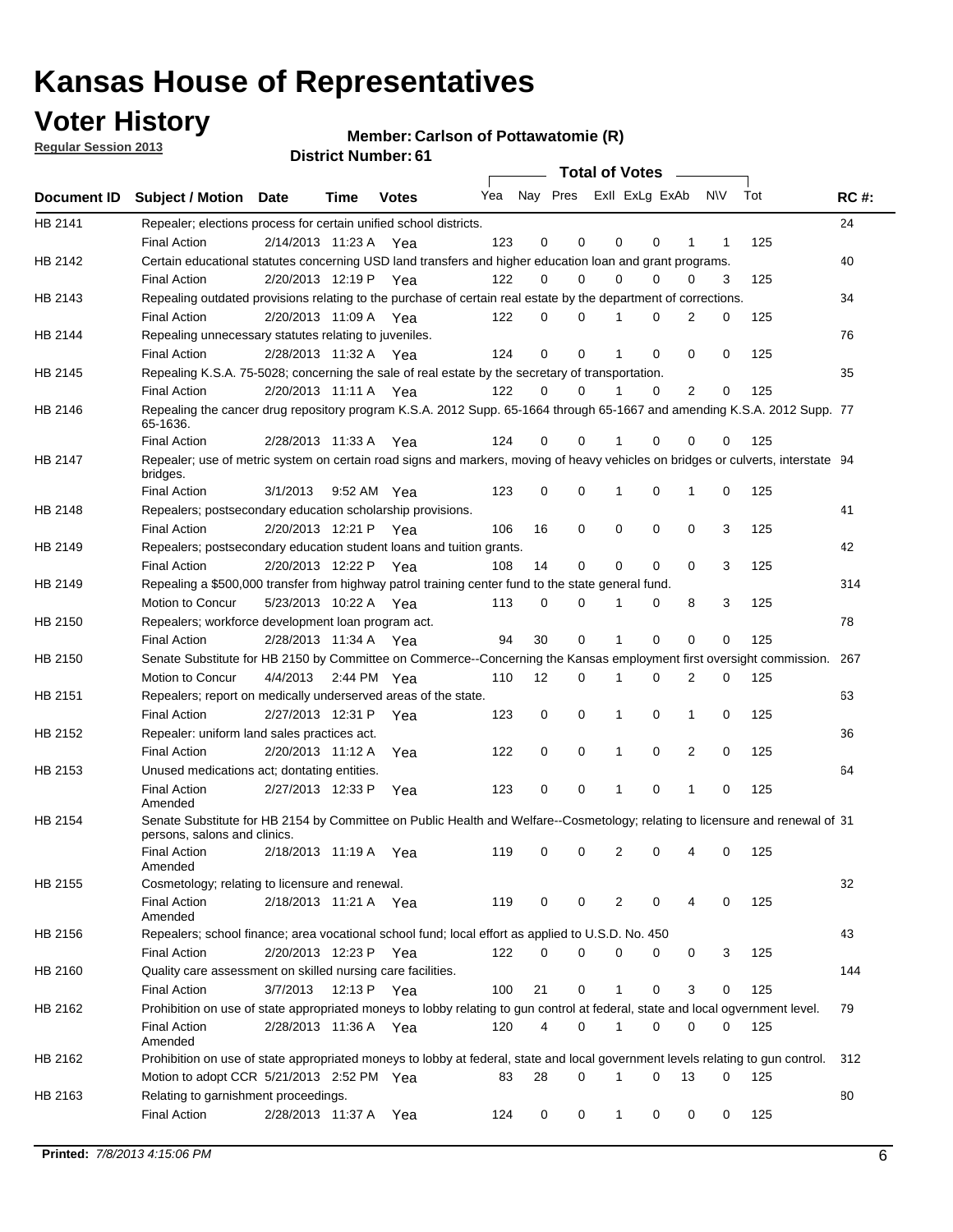## **Voter History**

**Regular Session 2013**

#### **Member: Carlson of Pottawatomie (R)**

|                |                                                                                                                                                                                                                                    |                       |         | <b>DISTRICT MAILINGL.OI</b> |     |              |          |                | Total of Votes – |   |              |     |             |
|----------------|------------------------------------------------------------------------------------------------------------------------------------------------------------------------------------------------------------------------------------|-----------------------|---------|-----------------------------|-----|--------------|----------|----------------|------------------|---|--------------|-----|-------------|
| Document ID    | <b>Subject / Motion</b>                                                                                                                                                                                                            | Date                  | Time    | <b>Votes</b>                | Yea |              | Nay Pres |                | Exll ExLg ExAb   |   | <b>NV</b>    | Tot | <b>RC#:</b> |
| HB 2164        | Relating to jurors; information disqualifying prospective juror from jury service.                                                                                                                                                 |                       |         |                             |     |              |          |                |                  |   |              |     | 47          |
|                | <b>Final Action</b><br>Amended                                                                                                                                                                                                     | 2/25/2013 12:12 P Yea |         |                             | 75  | 45           | 0        | $\mathbf 0$    | 0                | 0 | 5            | 125 |             |
| HB 2164        | Juries and grand juries.                                                                                                                                                                                                           |                       |         |                             |     |              |          |                |                  |   |              |     | 284         |
|                | Motion to Adopt CCR 4/5/2013                                                                                                                                                                                                       |                       |         | 5:53 PM Yea                 | 92  | 28           | 0        | 2              | 0                | 2 | $\mathbf{1}$ | 125 |             |
| HB 2166        | Sub HB 2166 by Committee on Judiciary -- Relating to the medical assistance recovery program.                                                                                                                                      |                       |         |                             |     |              |          |                |                  |   |              |     | 165         |
|                | Final Action Sub Bill 3/19/2013 10:34 A Yea<br>Amended                                                                                                                                                                             |                       |         |                             | 112 | 11           | 0        | 1              | 0                | 1 | 0            | 125 |             |
| HB 2167        | Establishing Native American legislative day at the capitol.                                                                                                                                                                       |                       |         |                             |     |              |          |                |                  |   |              |     | 54          |
|                | <b>Final Action</b>                                                                                                                                                                                                                | 2/26/2013 2:17 PM Yea |         |                             | 119 | 0            | 0        | 2              | $\Omega$         | 2 | 2            | 125 |             |
| HB 2167        | Senate Substitute for HB 2167 by Committee on Federal and State Affairs -- Concerning fireworks; regulations thereof.                                                                                                              |                       |         |                             |     |              |          |                |                  |   |              |     | 261         |
|                | Motion to Concur                                                                                                                                                                                                                   | 4/4/2013 11:11 A Yea  |         |                             | 100 | 23           | 0        | 1              | 0                | 1 | 0            | 125 |             |
| HB 2169        | Allowing for proceedings to determine final disposition of prisoner's pending probation revocations.                                                                                                                               |                       |         |                             |     |              |          |                |                  |   |              |     | 49          |
|                | <b>Final Action</b>                                                                                                                                                                                                                | 2/26/2013 2:10 PM Yea |         |                             | 119 | 0            | $\Omega$ | 0              | 0                | 0 | 6            | 125 |             |
| HB 2170        | Concerning sentencing dispositions, probation and postrelease supervision.                                                                                                                                                         |                       |         |                             |     |              |          |                |                  |   |              |     | 110         |
|                | <b>Final Action</b><br>Amended                                                                                                                                                                                                     | 3/1/2013              |         | 10:23 A Yea                 | 79  | 44           | 0        | 1              | 0                | 1 | 0            | 125 |             |
| HB 2170        | Concerning sentencing dispositions, probation and postrelease supervision.                                                                                                                                                         |                       |         |                             |     |              |          |                |                  |   |              |     | 256         |
|                | Motion to Concur                                                                                                                                                                                                                   | 4/1/2013              | 10:54 A | Yea                         | 75  | 44           | 0        | $\mathbf 1$    | 0                | 2 | 3            | 125 |             |
| HB 2172        | Cemeteries; cemetery corporations and cemetery merchandise.                                                                                                                                                                        |                       |         |                             |     |              |          |                |                  |   |              |     | 81          |
|                | <b>Final Action</b><br>Amended                                                                                                                                                                                                     | 2/28/2013 11:38 A     |         | Yea                         | 124 | 0            | 0        | 1              | $\Omega$         | 0 | 0            | 125 |             |
| HB 2176        | The Eisenhower foundation license plate.                                                                                                                                                                                           |                       |         |                             |     |              |          |                |                  |   |              |     | 57          |
|                | <b>Final Action</b>                                                                                                                                                                                                                | 2/27/2013 12:11 P     |         | Yea                         | 112 | 11           | 0        | 0              | 0                | 1 | 1            | 125 |             |
| <b>HB 2177</b> | Relating to motor carriers; concerning safety rules and regulations; certificates of convenience and necessity; transportation of 55<br>certain materials.                                                                         |                       |         |                             |     |              |          |                |                  |   |              |     |             |
|                | <b>Final Action</b><br>Amended                                                                                                                                                                                                     | 2/26/2013 2:18 PM Yea |         |                             | 119 | 0            | 0        | $\overline{2}$ | 0                | 2 | 2            | 125 |             |
| HB 2179        | Amending the secretary of labor's role of taking assignment of wage claims.                                                                                                                                                        |                       |         |                             |     |              |          |                |                  |   |              |     | 111         |
|                | <b>Final Action</b><br>Amended                                                                                                                                                                                                     | 3/1/2013              |         | 10:24 A Yea                 | 87  | 36           | 0        | 1              | 0                | 1 | 0            | 125 |             |
| HB 2181        | Authorizing licensing bodies to accept certain online distance education courses towards licensure for military service member 55<br>applicants                                                                                    |                       |         |                             |     |              |          |                |                  |   |              |     |             |
|                | <b>Final Action</b>                                                                                                                                                                                                                | 2/27/2013 12:34 P     |         | Yea                         | 123 | 0            | 0        | 1              | 0                | 1 | 0            | 125 |             |
| HB 2182        | Relating to grand juries.                                                                                                                                                                                                          |                       |         |                             |     |              |          |                |                  |   |              |     | 152         |
|                | <b>Final Action</b><br>Amended                                                                                                                                                                                                     | 3/13/2013 11:20 A     |         | Yea                         | 100 | 24           | 0        | 0              | 0                | 1 | 0            | 125 |             |
| HB 2183        | Substitute HB 2183 by Committee on Health and Human Services - - designation and control of infectious and contagious<br>diseases.                                                                                                 |                       |         |                             |     |              |          |                |                  |   |              |     | 112         |
|                | Final Action Sub Bill 3/1/2013<br>Amended                                                                                                                                                                                          |                       |         | 10:26 A Yea                 | 122 | $\mathbf{1}$ | 0        | $\mathbf{1}$   | 0                | 1 | 0            | 125 |             |
| HB 2183        | Substitute HB 2183 by Committee on Health and Human Services -- department of health and environment statutory duties<br>and functions, infectious and contagious diseases, laboratory services, health information technology and |                       |         |                             |     |              |          |                |                  |   |              |     | 297         |
|                | Motion to Adopt CCR 4/5/2013                                                                                                                                                                                                       |                       |         | 9:37 PM Yea                 | 120 | 0            | 0        | 2              | 0                | 2 | $\mathbf{1}$ | 125 |             |
| HB 2185        | Consolidation of citites and counties; dual majority vote.                                                                                                                                                                         |                       |         |                             |     |              |          |                |                  |   |              |     | 113         |
|                | <b>Final Action</b><br>Amended                                                                                                                                                                                                     | 3/1/2013              |         | 10:27 A Yea                 | 119 | 4            | 0        | 1              | 0                | 1 | 0            | 125 |             |
| HB 2193        | Public facilities; accessiblity standards for disabled persons.                                                                                                                                                                    |                       |         |                             |     |              |          |                |                  |   |              |     | 145         |
|                | <b>Final Action</b>                                                                                                                                                                                                                | 3/7/2013              | 12:14 P | Yea                         | 121 | 0            | 0        | 1              | 0                | 3 | 0            | 125 |             |
| HB 2195        | Claims against the state; 2012 Joint Committee recommendations.                                                                                                                                                                    |                       |         |                             |     |              |          |                |                  |   |              |     | 146         |
|                | Final Action<br>Amended                                                                                                                                                                                                            | 3/7/2013              |         | 12:16 P Yea                 | 110 | 10           | 0        | $\mathbf{1}$   | 0                | 3 | 1            | 125 |             |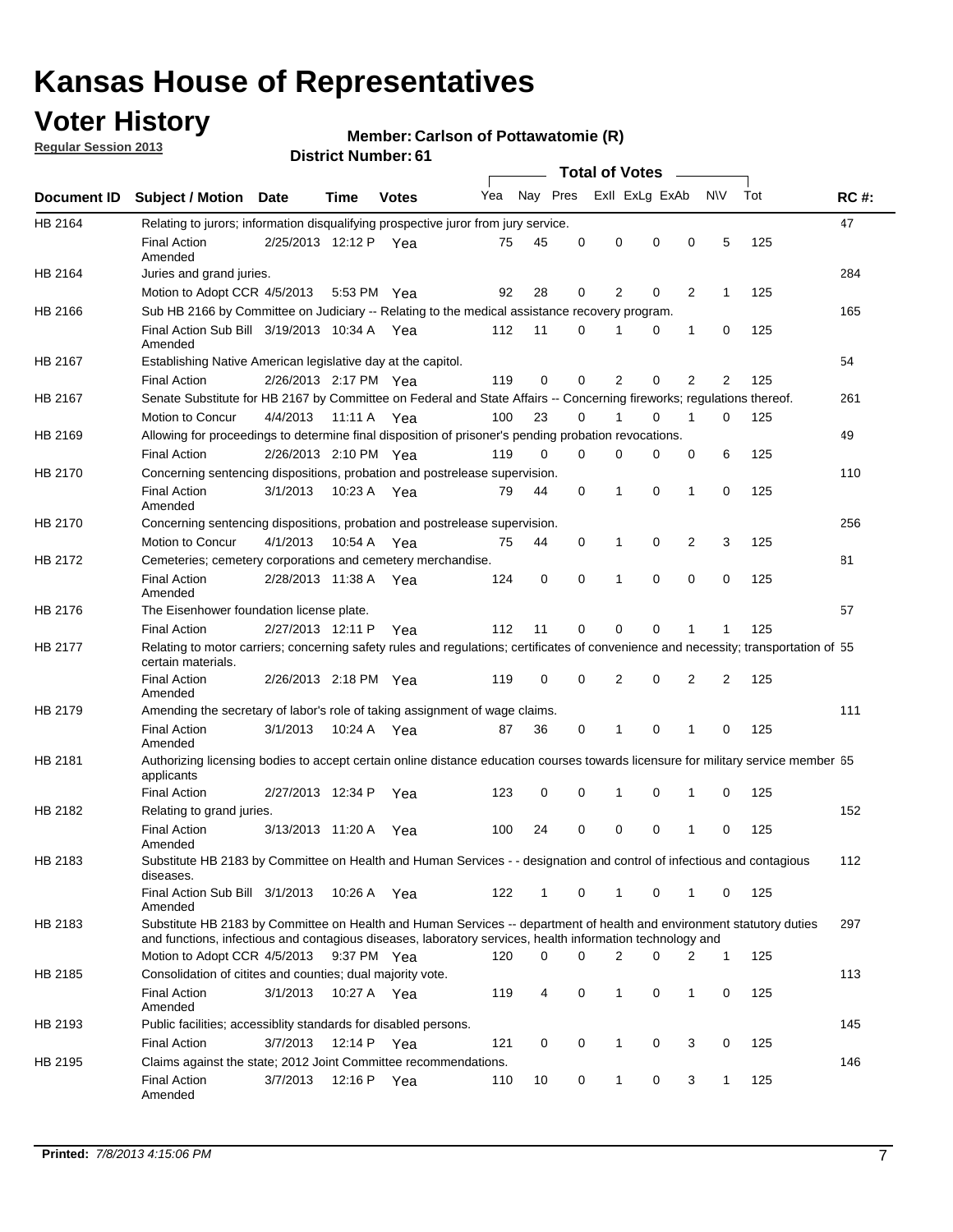## **Voter History**

**Member: Carlson of Pottawatomie (R)** 

**Regular Session 2013**

|                |                                                                                                                                                                                                                |                       |         |              |     |              |             | <b>Total of Votes</b> |   |                |                |     |             |
|----------------|----------------------------------------------------------------------------------------------------------------------------------------------------------------------------------------------------------------|-----------------------|---------|--------------|-----|--------------|-------------|-----------------------|---|----------------|----------------|-----|-------------|
| Document ID    | <b>Subject / Motion Date</b>                                                                                                                                                                                   |                       | Time    | <b>Votes</b> | Yea | Nay Pres     |             | Exll ExLg ExAb        |   |                | <b>NV</b>      | Tot | <b>RC#:</b> |
| HB 2197        | Kansas state high school activities association; membership of board of directors and executive board.                                                                                                         |                       |         |              |     |              |             |                       |   |                |                |     | 249         |
|                | Emergency Final<br><b>Action Amend</b>                                                                                                                                                                         | 3/26/2013 8:46 PM Yea |         |              | 69  | 53           | 0           |                       | 0 | $\overline{2}$ | 0              | 125 |             |
| HB 2199        | Second amendment protection act.                                                                                                                                                                               |                       |         |              |     |              |             |                       |   |                |                |     | 157         |
|                | Final Action<br>Amended                                                                                                                                                                                        | 3/14/2013 11:34 A     |         | Yea          | 94  | 29           | 0           | 0                     | 0 | $\overline{2}$ | 0              | 125 |             |
| HB 2199        | Senate Substitute for HB 2199 by Committee on Federal and State Affairs--Secretary of Administration; successor; diretor of<br>accounts and reports; certain rules and regulations; Kansas liquor control act. |                       |         |              |     |              |             |                       |   |                |                |     | 313         |
|                | Motion to adopt CCR 5/22/2013 2:17 PM Yea                                                                                                                                                                      |                       |         |              | 89  | 23           | 0           | 1                     | 0 | 12             | 0              | 125 |             |
| HB 2200        | Executive chief information technology officer; office of information tehcnology services.                                                                                                                     |                       |         |              |     |              |             |                       |   |                |                |     | 114         |
|                | <b>Final Action</b><br>Amended                                                                                                                                                                                 | 3/1/2013              | 10:28 A | Yea          | 121 | 2            | 0           | 1                     | 0 | -1             | 0              | 125 |             |
| HB 2201        | Telecommunications; regulation by the state corporation commission and distributions from the Kansas universal service<br>fund.                                                                                |                       |         |              |     |              |             |                       |   |                |                |     | 33          |
|                | <b>Final Action</b><br>Amended                                                                                                                                                                                 | 2/18/2013 11:24 A Yea |         |              | 118 | 1            | 0           | 2                     | 0 | 4              | 0              | 125 |             |
| HB 2201        | Telecommunications; regulation by the state corporation commission and distributions from the Kansas universal service<br>fund.                                                                                |                       |         |              |     |              |             |                       |   |                |                |     | 278         |
|                | Motion to Adopt CCR 4/5/2013                                                                                                                                                                                   |                       | 12:57 P | Yea          | 99  | 20           | 0           | 2                     | 0 | 3              | 1              | 125 |             |
| HB 2202        | Providing automatic relief from certain motor carrier restrictions upon the governor's declaration of emergency.                                                                                               |                       |         |              |     |              |             |                       |   |                |                |     | 44          |
|                | <b>Final Action</b><br>Amended                                                                                                                                                                                 | 2/20/2013 12:25 P     |         | Yea          | 122 | 0            | 0           | 0                     | 0 | 0              | 3              | 125 |             |
| HB 2203        | Relating to exercise of religion.                                                                                                                                                                              |                       |         |              |     |              |             |                       |   |                |                |     | 115         |
|                | <b>Final Action</b><br>Amended                                                                                                                                                                                 | 3/1/2013              | 10:31 A | Yea          | 109 | 14           | 0           | 1                     | 0 | 1              | 0              | 125 |             |
| HB 2203        | Relating to exercise of religion.                                                                                                                                                                              |                       |         |              |     |              |             |                       |   |                |                |     | 200         |
|                | Motion to Concur                                                                                                                                                                                               | 3/25/2013 9:41 AM     |         | Yea          | 109 | 12           | 0           | 2                     | 0 | 2              | 0              | 125 |             |
| HB 2204        | Relating to redemption of real property.                                                                                                                                                                       |                       |         |              |     |              |             |                       |   |                |                |     | 116         |
|                | <b>Final Action</b><br>Amended                                                                                                                                                                                 | 3/1/2013              | 10:32 A | Yea          | 123 | 0            | $\mathbf 0$ | 1                     | 0 | 1              | 0              | 125 |             |
| HB 2204        | Extending the judicial branch surcharge for two years.                                                                                                                                                         |                       |         |              |     |              |             |                       |   |                |                |     | 308         |
|                | Motion to adopt CCR 5/13/2013 10:38 A Yea                                                                                                                                                                      |                       |         |              | 121 | $\mathbf{1}$ | 0           | 0                     | 0 | 3              | 0              | 125 |             |
| HB 2205        | Adoption hearings; time and waiver of notice.                                                                                                                                                                  |                       |         |              |     |              |             |                       |   |                |                |     | 117         |
|                | <b>Final Action</b><br>Amended                                                                                                                                                                                 | 3/1/2013              |         | 10:33 A Yea  | 123 | 0            | 0           | 1                     | 0 | 1              | 0              | 125 |             |
| <b>HB 2207</b> | Substitute HB 2207 by Committee on Agriculture and Natural Resources--Amending provisions relating to the regulation and<br>certification of animal feeding facilities.                                        |                       |         |              |     |              |             |                       |   |                |                |     | 56          |
|                | Final Action Sub Bill 2/26/2013 2:20 PM Yea                                                                                                                                                                    |                       |         |              | 119 | 0            | 0           | 2                     | 0 | 2              | 2              | 125 |             |
| HB 2207        | Substitute HB 2207 by Committee on Agriculture and Natural Resources--Amending provisions relating to the regulation and 257<br>certification of animal feeding facilities.                                    |                       |         |              |     |              |             |                       |   |                |                |     |             |
|                | Motion to Concur                                                                                                                                                                                               | 4/1/2013              |         | 2:23 PM Yea  | 119 | 0            | 0           |                       | 0 | 3              | $\overline{2}$ | 125 |             |
| HB 2209        | Amendments to the Kansas offender registration act.                                                                                                                                                            |                       |         |              |     |              |             |                       |   |                |                |     | 66          |
|                | <b>Final Action</b><br>Amended                                                                                                                                                                                 | 2/27/2013 12:35 P Yea |         |              | 123 | 0            | 0           | $\mathbf{1}$          | 0 | $\mathbf{1}$   | 0              | 125 |             |
| HB 2210        | Elections; change of party affiliation.                                                                                                                                                                        |                       |         |              |     |              |             |                       |   |                |                |     | 132         |
|                | <b>Emergency Final</b><br><b>Action Amend</b>                                                                                                                                                                  | 3/1/2013              |         | 1:02 PM Yea  | 72  | 49           | 0           | 1                     | 0 | 1              | 2              | 125 |             |
| HB 2212        | Concerning the requirements to receiving a service grant through the veterans claims assistance program.                                                                                                       |                       |         |              |     |              |             |                       |   |                |                |     | 118         |
|                | <b>Final Action</b>                                                                                                                                                                                            | 3/1/2013              |         | 10:34 A Yea  | 123 | 0            | 0           | 1                     | 0 | 1              | 0              | 125 |             |
| HB 2213        | Member elections and retirement benefit determinations and one-time payments under KPERS act of 2015.                                                                                                          |                       |         |              |     |              |             |                       |   |                |                |     | 27          |
|                | <b>Final Action</b><br>Amended                                                                                                                                                                                 | 2/15/2013 11:19 A Yea |         |              | 115 | 0            | 0           | 2                     | 2 | 3              | 3              | 125 |             |
| HB 2213        | Member elections and retirement benefit determinations and one-time payments under KPERS act of 2015.                                                                                                          |                       |         |              |     |              |             |                       |   |                |                |     | 311         |
|                | Motion to adopt CCR 5/20/2013 2:11 PM Yea                                                                                                                                                                      |                       |         |              | 104 | 0            | 0           | 1                     | 0 | 16             | 4              | 125 |             |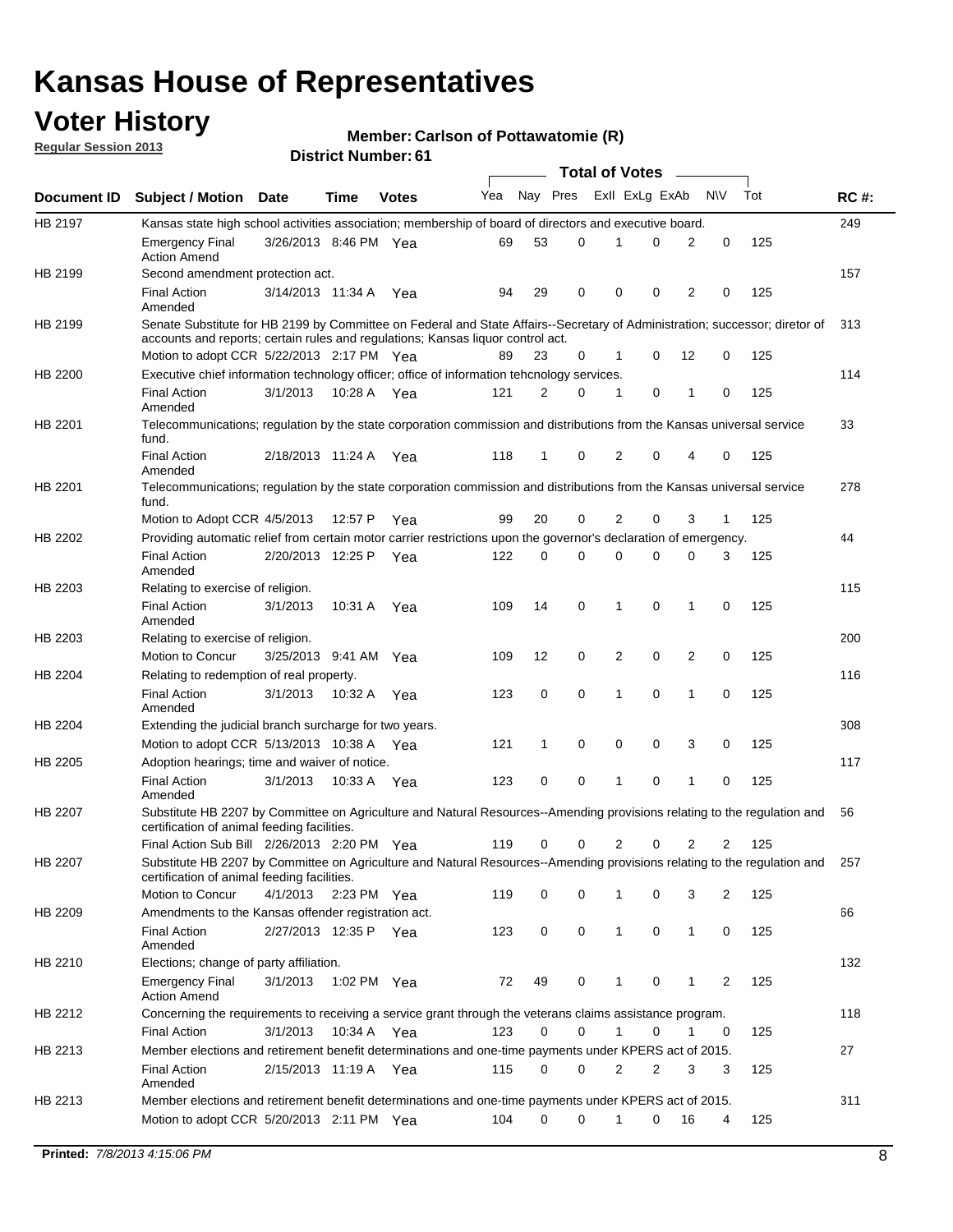## **Voter History**

**Member: Carlson of Pottawatomie (R)** 

**Regular Session 2013**

|                    |                                                                                                                                                                                                       |                       |             | ו ט . וסטווואר ועוווסוע |     |              |          | <b>Total of Votes</b> |                         | $\sim$         |           |     |             |
|--------------------|-------------------------------------------------------------------------------------------------------------------------------------------------------------------------------------------------------|-----------------------|-------------|-------------------------|-----|--------------|----------|-----------------------|-------------------------|----------------|-----------|-----|-------------|
| <b>Document ID</b> | <b>Subject / Motion</b>                                                                                                                                                                               | Date                  | Time        | <b>Votes</b>            | Yea |              |          |                       | Nay Pres Exll ExLg ExAb |                | <b>NV</b> | Tot | <b>RC#:</b> |
| HB 2216            | Repealing certain joint committees and amending related statutes; amending the joint committees on special claims against<br>the state.                                                               |                       |             |                         |     |              |          |                       |                         |                |           |     | 119         |
|                    | <b>Final Action</b><br>Amended                                                                                                                                                                        | 3/1/2013              | 10:36 A     | Yea                     | 91  | 32           | 0        | 1                     | 0                       | 1              | 0         | 125 |             |
| HB 2216            | Repealing certain joint committees and amending related statutes; amending the joint committees on special claims against<br>the state.                                                               |                       |             |                         |     |              |          |                       |                         |                |           |     | 323         |
|                    | Motion to adopt CCR 6/2/2013                                                                                                                                                                          |                       | 12:18 A     | Yea                     | 81  | 28           | 0        | 1                     | 0                       | 6              | 9         | 125 |             |
| HB 2217            | Creating the crime of female genital mutilation and setting the penalty.                                                                                                                              |                       |             |                         |     |              |          |                       |                         |                |           |     | 120         |
|                    | <b>Final Action</b><br>Amended                                                                                                                                                                        | 3/1/2013              |             | 10:37 A Yea             | 123 | 0            | 0        | 1                     | $\mathbf 0$             | $\mathbf{1}$   | 0         | 125 |             |
| HB 2218            | Driving under the influence of alcohol or drugs; tests; implied consent; administrative hearings.                                                                                                     |                       |             |                         |     |              |          |                       |                         |                |           |     | 82          |
|                    | <b>Final Action</b>                                                                                                                                                                                   | 2/28/2013 11:40 A Yea |             |                         | 124 | 0            | 0        | 1                     | $\Omega$                | 0              | 0         | 125 |             |
| HB 2218            | Driving under the influence of alcohol or drugs; boating under the influence of alcohol or drugs; tests; implied consent;<br>administrative hearings; aggravated battery DUI.                         |                       |             |                         |     |              |          |                       |                         |                |           |     | 303         |
|                    | Motion to adopt CCR 5/9/2013                                                                                                                                                                          |                       | 11:46 A Yea |                         | 120 | 2            | 0        | 1                     | 0                       | 1              | 1         | 125 |             |
| HB 2221            | Enacting the equal access act; school employees; professional employees organization.                                                                                                                 |                       |             |                         |     |              |          |                       |                         |                |           |     | 83          |
|                    | <b>Final Action</b>                                                                                                                                                                                   | 2/28/2013 11:42 A Yea |             |                         | 71  | 53           | 0        | 1                     | 0                       | 0              | 0         | 125 |             |
| HB 2222            | School districts; bullying policies.<br><b>Emergency Final</b>                                                                                                                                        | 3/1/2013              |             | 1:13 PM Yea             | 119 | $\mathbf{1}$ | 1        | 1                     | 0                       | $\mathbf{1}$   | 2         | 125 | 141         |
|                    | <b>Action Amend</b>                                                                                                                                                                                   |                       |             |                         |     |              |          |                       |                         |                |           |     |             |
| HB 2228            | Decreased employer payments to group insurance reserve fund for KPERS plan of death and long-term disability benefits<br>during fiscal years 2014 and 2015.                                           |                       |             |                         |     |              |          |                       |                         |                |           |     | 28          |
|                    | <b>Final Action</b><br>Amended                                                                                                                                                                        | 2/15/2013 11:21 A Yea |             |                         | 115 | 0            | 0        | 2                     | 2                       | 3              | 3         | 125 |             |
| HB 2231            | Substitute HB 2231 by Committee on Appropriations - Appropriations for FY 2014, FY 2015, FY 2016, FY 2017 and FY 2018<br>for various state agencies; capital improvement projects.                    |                       |             |                         |     |              |          |                       |                         |                |           |     | 177         |
|                    | Final Action Sub Bill 3/20/2013 10:29 A Yea<br>Amended                                                                                                                                                |                       |             |                         | 68  | 55           | 0        |                       | 0                       | 1              | 0         | 125 |             |
| HB 2234            | Contracts between the Kansas turnpike authority and the Kansas department of transportation.                                                                                                          |                       |             |                         |     |              |          |                       |                         |                |           |     | 151         |
|                    | <b>Final Action</b><br>Amended                                                                                                                                                                        | 3/11/2013 11:16 A Yea |             |                         | 81  | 41           | $\Omega$ | 0                     | 1                       | $\overline{2}$ | 0         | 125 |             |
| HB 2234            | Naming the secretary of transportation as the director of operations of the Kansas turnpike authority; pertaining to certain<br>contracts between the authority and the department of transportation. |                       |             |                         |     |              |          |                       |                         |                |           |     | 299         |
|                    | Motion to Adopt CCR 4/5/2013                                                                                                                                                                          |                       | 10:12 P     | Yea                     | 76  | 44           | 0        | 2                     | 0                       | 2              | 1         | 125 |             |
| HB 2244            | Taxation of watercraft.<br><b>Emergency Final</b>                                                                                                                                                     | 3/26/2013 8:49 PM Yea |             |                         | 107 | 15           | 0        | 1                     | 0                       | 2              | 0         | 125 | 250         |
|                    | <b>Action Amend</b>                                                                                                                                                                                   |                       |             |                         |     |              |          |                       |                         |                |           |     |             |
| HB 2249            | City annexation of fire district land; double taxation; refund.                                                                                                                                       |                       |             |                         |     |              |          |                       |                         |                |           |     | 121         |
|                    | Final Action 3/1/2013 10:39 A Yea<br>Amended                                                                                                                                                          |                       |             |                         | 101 | 22           | 0        | $\mathbf{1}$          | 0                       | $\mathbf{1}$   | 0         | 125 |             |
| HB 2249            | Certain property issues; fire districts; historic preservation; solid waste.                                                                                                                          |                       |             |                         |     |              |          |                       |                         |                |           |     | 310         |
|                    | Motion to Adopt CCR 5/17/2013 10:25 A Yea                                                                                                                                                             |                       |             |                         | 92  | 18           | 0        | 1                     | 0                       | 14             | 0         | 125 |             |
| HB 2252            | Eliminating the statute of limitations for prosecutions of rape and aggravated criminal sodomy.                                                                                                       |                       |             |                         |     |              |          |                       |                         |                |           |     | 122         |
|                    | <b>Final Action</b><br>Amended                                                                                                                                                                        | 3/1/2013              | 10:40 A Yea |                         | 123 | 0            | 0        | 1                     | 0                       | $\mathbf{1}$   | 0         | 125 |             |
| HB 2253            | Abortion; prohibiting funding for abortion services; amending late-term abortion and woman's- right-to-know statutes.                                                                                 |                       |             |                         |     |              |          |                       |                         |                |           |     | 178         |
|                    | <b>Final Action</b><br>Amended                                                                                                                                                                        | 3/20/2013 10:31 A Yea |             |                         | 92  | 31           | 0        | 1                     | 0                       | 1              | 0         | 125 |             |
| HB 2253            | Abortion; prohibiting funding for abortion services; amending late-term abortion and woman's- right-to-know statutes.                                                                                 |                       |             |                         |     |              |          |                       |                         |                |           |     | 301         |
|                    | Motion to Adopt CCR 4/5/2013                                                                                                                                                                          |                       |             | 10:34 P Yea             | 90  | 30           | 0        | 2                     | 0                       | 2              | 1         | 125 |             |
| HB 2255            | Economic development; investments in telecommunications machinery and equipment.                                                                                                                      |                       |             |                         |     |              |          |                       |                         |                |           |     | 142         |
|                    | EFA Sub Bill<br>Amended                                                                                                                                                                               | 3/1/2013              |             | 1:15 PM Yea             | 116 | 5            | 0        | 1                     | 0                       | 1              | 2         | 125 |             |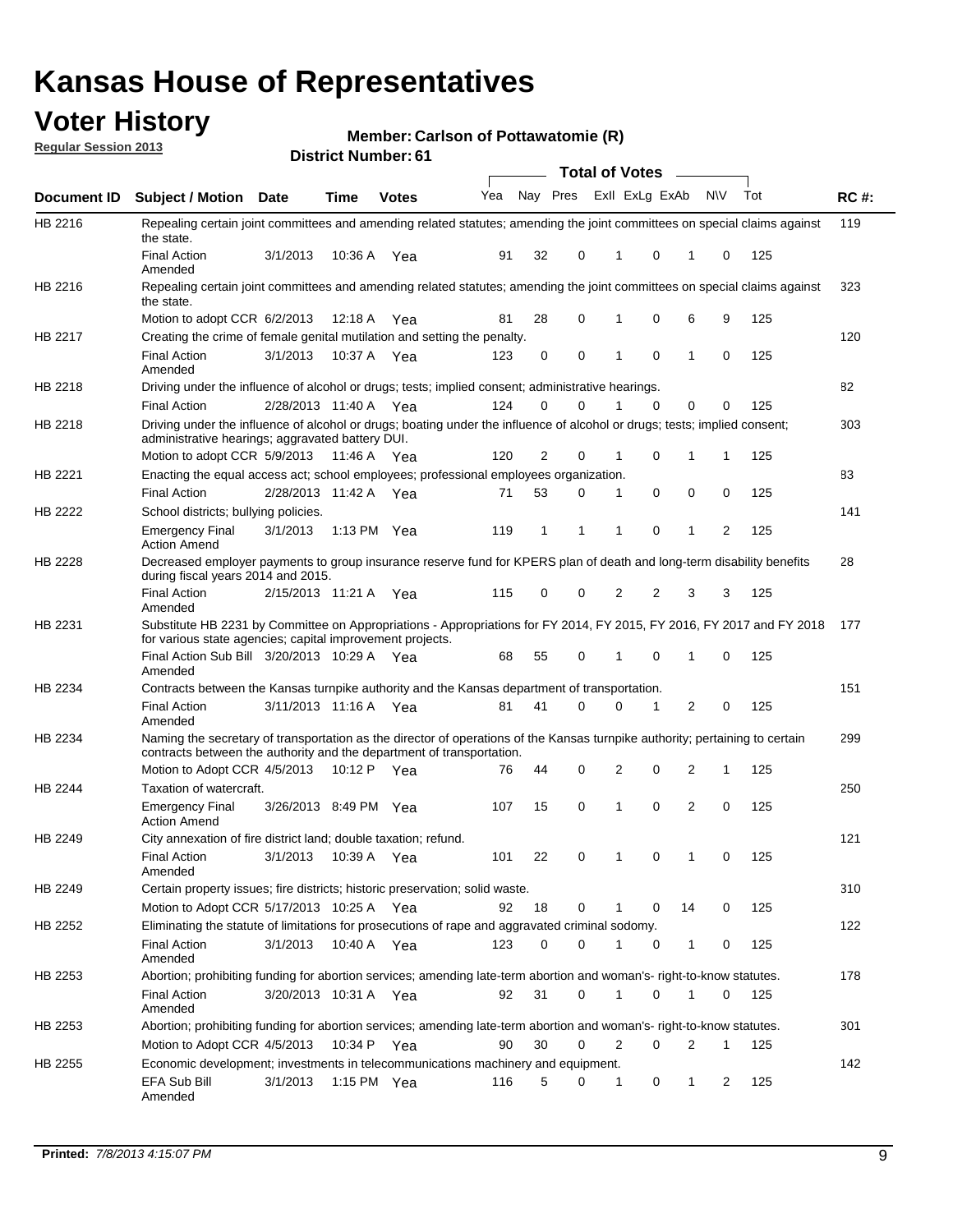## **Voter History**

**Member: Carlson of Pottawatomie (R)** 

**Regular Session 2013**

|             |                                                                                                                                                                                       |                        |             |               |     |          |   | <b>Total of Votes</b> |              |                |                |     |             |
|-------------|---------------------------------------------------------------------------------------------------------------------------------------------------------------------------------------|------------------------|-------------|---------------|-----|----------|---|-----------------------|--------------|----------------|----------------|-----|-------------|
| Document ID | <b>Subject / Motion</b>                                                                                                                                                               | <b>Date</b>            | Time        | <b>Votes</b>  | Yea | Nay Pres |   | Exll ExLg ExAb        |              |                | <b>NV</b>      | Tot | <b>RC#:</b> |
| HB 2259     | Domestic relations; relating to dissolution of marriage;                                                                                                                              |                        |             |               |     |          |   |                       |              |                |                |     | 58          |
|             | <b>Final Action</b>                                                                                                                                                                   | 2/27/2013 12:12 P      |             | Yea           | 123 | 0        | 0 |                       | 0            |                | 0              | 125 |             |
| HB 2261     | Authorizing the expenditure of unencumbered balances held by school district; removing the cap for contingency reserve<br>fund.                                                       |                        |             |               |     |          |   |                       |              |                |                |     | 48          |
|             | <b>Final Action</b><br>Amended                                                                                                                                                        | 2/25/2013 12:13 P      |             | Yea           | 120 | 0        | 0 | 0                     | 0            | 0              | 5              | 125 |             |
| HB 2261     | School districts; expenditure of unencumbered bala ces; removing the cap for contingency reserve fund; establishing celebrate 305<br>freedom week; bullying policies. ies.            |                        |             |               |     |          |   |                       |              |                |                |     |             |
|             | Motion to adopt CCR 5/9/2013                                                                                                                                                          |                        |             | 2:25 PM $Yea$ | 119 | 1        | 0 | 1                     | 0            | 4              | 0              | 125 |             |
| HB 2262     | Substitute HB 2262 by Committee on Appropriations - Amending the percentage amount that is deposited into the oil and gas 210<br>valuation depletion trust fund from 12.41% to 8.25%. |                        |             |               |     |          |   |                       |              |                |                |     |             |
|             | Final Action Sub Bill 3/26/2013 9:58 AM ExAb                                                                                                                                          |                        |             |               | 96  | 23       | 0 |                       | 0            | 5              | 0              | 125 |             |
| HB 2267     | Income tax, credits, high performance incentive program; subtraction modifications, certain expenses related to living dinor<br>organ donations.                                      |                        |             |               |     |          |   |                       |              |                |                |     | 252         |
|             | <b>Emergency Final</b><br><b>Action Amend</b>                                                                                                                                         | 3/26/2013 8:52 PM Yea  |             |               | 106 | 16       | 0 | 1                     | 0            | $\overline{2}$ | 0              | 125 |             |
| HB 2269     | John Bower memorial highway.                                                                                                                                                          |                        |             |               |     |          |   |                       |              |                |                |     | 84          |
|             | <b>Final Action</b><br>Amended                                                                                                                                                        | 2/28/2013 11:44 A      |             | Yea           | 114 | 10       | 0 | 1                     | 0            | 0              | 0              | 125 |             |
| HB 2272     | Exempting IRB-purchased property from property taxatin without state ownerhsip requirement.                                                                                           |                        |             |               |     |          |   |                       |              |                |                |     | 123         |
|             | <b>Final Action</b>                                                                                                                                                                   | 3/1/2013               |             | 10:41 A Yea   | 123 | 0        | 0 | 1                     | 0            | $\mathbf{1}$   | 0              | 125 |             |
| HB 2278     | Creating a penalty enhancement for the theft or burglary of a firearm.                                                                                                                |                        |             |               |     |          |   |                       |              |                |                |     | 135         |
|             | <b>Emergency Final</b><br><b>Action Amend</b>                                                                                                                                         | 3/1/2013               |             | 1:06 PM Yea   | 117 | 4        | 0 | 1                     | 0            | 1              | 2              | 125 |             |
| HB 2280     | School districts; establishing celebrate freedom week and related curriculum.                                                                                                         |                        |             |               |     |          |   |                       |              |                |                |     | 140         |
|             | <b>Emergency Final</b><br><b>Action Amend</b>                                                                                                                                         | 3/1/2013               | 1:12 PM Yea |               | 95  | 25       | 1 | $\mathbf 1$           | $\mathbf 0$  | 1              | 2              | 125 |             |
| HB 2294     | Kansas uniform securities act.                                                                                                                                                        |                        |             |               |     |          |   |                       |              |                |                |     | 124         |
|             | <b>Final Action</b>                                                                                                                                                                   | 3/1/2013               | 10:42 A     | Yea           | 123 | 0        | 0 | 1                     | 0            | 1              | 0              | 125 |             |
| HB 2296     | Campaign finance; permitted uses of campaign funds.                                                                                                                                   |                        |             |               |     |          |   |                       |              |                |                |     | 148         |
|             | <b>Final Action</b>                                                                                                                                                                   | 3/8/2013               |             | 11:12 A Yea   | 120 | 1        | 0 | 0                     | $\mathbf{1}$ | $\overline{2}$ | $\mathbf{1}$   | 125 |             |
| HB 2298     | Amending the crimes of interference with law enforcement and giving a false alarm.                                                                                                    |                        |             |               |     |          |   |                       |              |                |                |     | 136         |
|             | <b>Emergency Final</b><br>Action                                                                                                                                                      | 3/1/2013               |             | 1:07 PM Yea   | 121 | 0        | 0 | 1                     | 0            | 1              | $\overline{2}$ | 125 |             |
| HB 2302     | Relating to drug screening, criminal history record check and fingerprinting of certain persons and employees.                                                                        |                        |             |               |     |          |   |                       |              |                |                |     | 85          |
|             | <b>Final Action</b><br>Amended                                                                                                                                                        | 2/28/2013 11:45 A      |             | Yea           | 124 | 0        | 0 | 1                     | 0            | 0              | 0              | 125 |             |
| HB 2303     | Relating to drivier's license fees; driving under the influence equipment fund.                                                                                                       |                        |             |               |     |          |   |                       |              |                |                |     | 125         |
|             | <b>Final Action</b><br>Amended                                                                                                                                                        | 3/1/2013  10:44 A  Yea |             |               | 113 | 10       | 0 | $\mathbf{1}$          | 0            |                | 0              | 125 |             |
| HB 2305     | Kansas storage tank act and containment of underground storage tanks.                                                                                                                 |                        |             |               |     |          |   |                       |              |                |                |     | 126         |
|             | <b>Final Action</b>                                                                                                                                                                   | 3/1/2013               | 10:45 A     | Yea           | 123 | 0        | 0 | $\mathbf 1$           | 0            | $\mathbf{1}$   | 0              | 125 |             |
| HB 2305     | Kansas storage tank act and containment of underground storage tanks.                                                                                                                 |                        |             |               |     |          |   |                       |              |                |                |     | 197         |
|             | Motion to Concur                                                                                                                                                                      | 3/22/2013 11:36 A Yea  |             |               | 119 | 0        | 0 | 2                     | 0            | 3              | $\mathbf{1}$   | 125 |             |
| HB 2311     | Increasing delinquent registration fees.<br><b>Final Action</b>                                                                                                                       | 3/1/2013               | 10:50 A     | Nay           | 24  | 99       | 0 | 1                     | 0            | 1              | 0              | 125 | 127         |
| HB 2312     | Kansas uninsurable health insurance plan; increase in life time limit.                                                                                                                |                        |             |               |     |          |   |                       |              |                |                |     | 95          |
|             | <b>Final Action</b>                                                                                                                                                                   | 3/1/2013               |             | 9:53 AM Yea   | 123 | 0        | 0 | 1                     | 0            | 1              | 0              | 125 |             |
| HB 2318     | Authorizing use of motorcycle headlamp modulation systems and side lamps.                                                                                                             |                        |             |               |     |          |   |                       |              |                |                |     | 128         |
|             | <b>Final Action</b><br>Amended                                                                                                                                                        | 3/1/2013               | 10:52 A Yea |               | 123 | 0        | 0 | 1                     | 0            | 1              | 0              | 125 |             |
| HB 2318     | Authorizing use of motorcycle headlamp modulation systems and side lamps.                                                                                                             |                        |             |               |     |          |   |                       |              |                |                |     | 201         |
|             | Motion to Concur                                                                                                                                                                      | 3/25/2013 9:44 AM Yea  |             |               | 121 | 0        | 0 | $\overline{2}$        | 0            | $\overline{2}$ | 0              | 125 |             |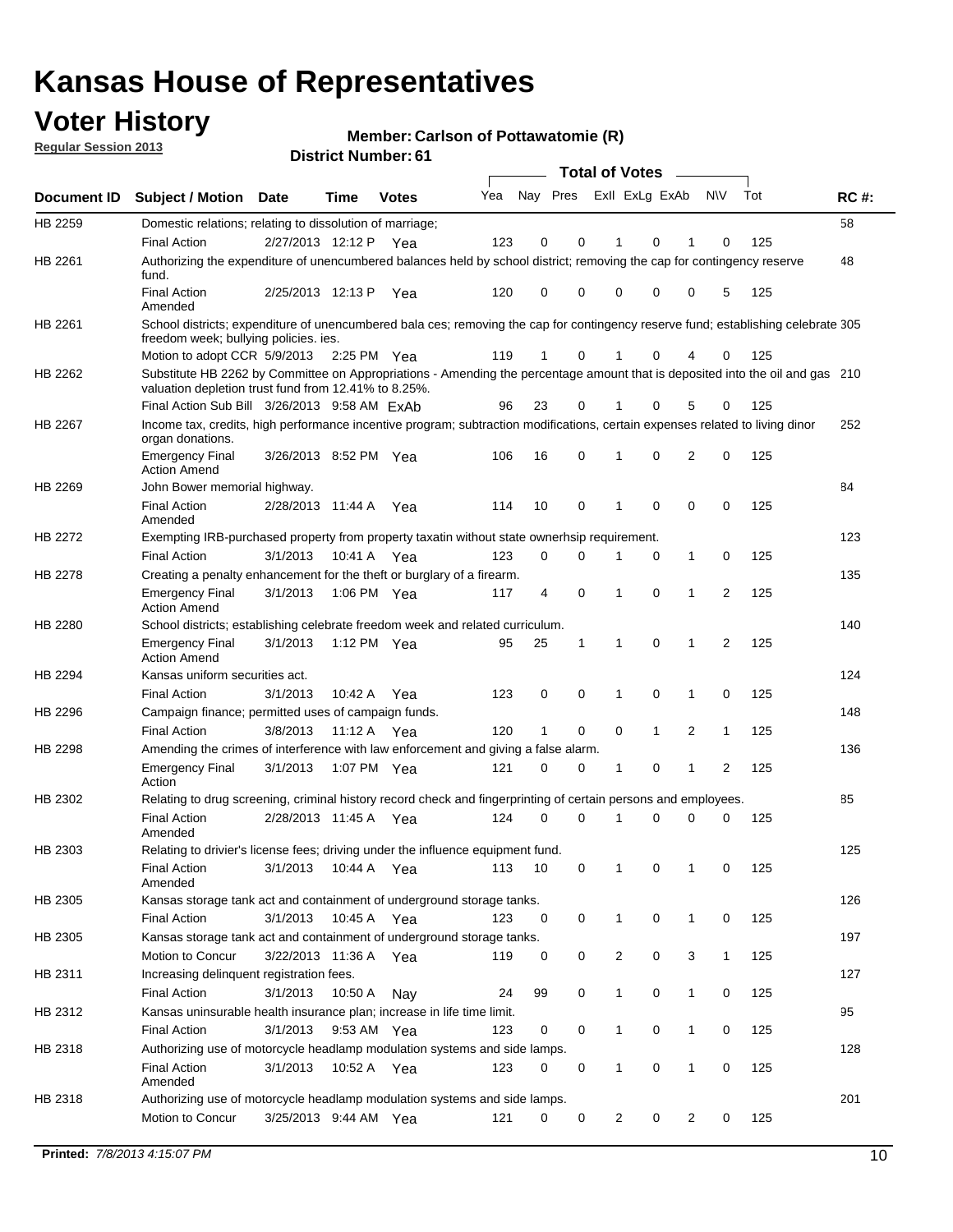## **Voter History**

**Regular Session 2013**

#### **Member: Carlson of Pottawatomie (R)**

| Nay Pres<br>Exll ExLg ExAb<br>Yea<br>N\V<br>Tot<br><b>RC#:</b><br><b>Subject / Motion</b><br><b>Date</b><br>Time<br><b>Votes</b><br>149<br>Creating the coalition of innovative districts act.<br>47<br>0<br>3<br>0<br>125<br><b>Final Action</b><br>3/8/2013<br>74<br>0<br>1<br>11:17 A Yea<br>Amended<br>279<br>Creating the coalition of innovative districts act.<br>47<br>0<br>0<br>3<br>2<br>125<br>Motion to Adopt CCR 4/5/2013<br>71<br>2<br>1:03 PM Yea<br>86<br>Relating to the division of health of the department of health and environment.<br>0<br>0<br>0<br>0<br>125<br><b>Final Action</b><br>2/28/2013 11:46 A Yea<br>118<br>6<br>1<br>Amended<br>VoIP and IP enabled services.<br>129<br>$\mathbf 0$<br>$\mathbf 0$<br>123<br>$\mathbf 0$<br>1<br>0<br>125<br><b>Final Action</b><br>3/1/2013<br>10:53 A<br>1<br>Yea<br>Amended<br>211<br>Courts; docket fees.<br><b>Final Action</b><br>125<br>67<br>52<br>0<br>1<br>0<br>5<br>0<br>3/26/2013 10:00 A ExAb<br>Amended<br>67<br>Allowing insurers to return premiums to a policyholder separate from the notice of an adverse underwriting decision.<br>2/28/2013 11:16 A Yea<br>124<br>0<br>0<br>1<br>0<br>0<br>125<br><b>Final Action</b><br>0<br>Combining life insurance with certain additional health related riders, insurance agents-lines of insurance, health insurance for 287<br>certain firefighters and law enforcement officers.<br>2<br>125<br>Motion to Adopt CCR 4/5/2013 7:15 PM Yea<br>116<br>4<br>0<br>2<br>0<br>1<br>Relating to the secretary of health and environment; office of laboratory services.<br>130<br><b>Final Action</b><br>0<br>0<br>125<br>3/1/2013<br>10:54 A Yea<br>89<br>34<br>0<br>1<br>1<br>87<br>School districts; audit by legislative post audit committee.<br>$\mathbf 0$<br>0<br>$\mathbf 0$<br>$\mathbf 0$<br>125<br><b>Final Action</b><br>2/28/2013 11:48 A Yea<br>120<br>4<br>1<br>Amended<br>291<br>School districts; audit by legislative post audit committee.<br>Motion to Concur<br>4/5/2013<br>7:55 PM Yea<br>118<br>2<br>0<br>2<br>0<br>2<br>125<br>1<br>Maximum benefits increased for certain members of the Kansas police and firemen's retirement system.<br>88<br><b>Final Action</b><br>2/28/2013 11:49 A<br>$\mathbf 0$<br>125<br>124<br>0<br>1<br>0<br>0<br>0<br>Yea<br>138<br>Adding certain controlled substances as schedule I drugs.<br>121<br>0<br>$\mathbf 0$<br>0<br>1<br>2<br>125<br><b>Emergency Final</b><br>3/1/2013<br>1:09 PM Yea<br>1<br>Action<br>96<br>242nd engineer company ae" KS army national guard ae" membrial highway.<br>3/1/2013<br>123<br>0<br>0<br>0<br>125<br><b>Final Action</b><br>9:54 AM Yea<br>0<br>1<br>1<br>202<br>242nd engineer company-KS army national guard-highway.<br>$\mathbf 0$<br>$\mathbf 0$<br>2<br>0<br>$\overline{2}$<br>3/25/2013 9:47 AM Yea<br>121<br>0<br>125<br>Motion to Concur<br>131<br>Exempting certain aggregate mining operations from department of health and environment regulations.<br>3/1/2013<br>10:56 A Yea<br>123<br>125<br><b>Final Action</b><br>0<br>0<br>1<br>0<br>1<br>0<br>Amended<br>280<br>Water; wastewater regulations for sand and gravel; streams, dams and water obstructions.<br>Motion to Adopt CCR 4/5/2013<br>119<br>0<br>0<br>3<br>125<br>1:10 PM Yea<br>2<br>0<br>1<br>Relating to the governor's mental health services planning council.<br>137<br>0<br>0<br><b>Emergency Final</b><br>3/1/2013<br>1:08 PM Yea<br>121<br>0<br>1<br>1<br>2<br>125<br><b>Action Amend</b><br>212<br>Relating to court fees and costs; judicial branch surcharge fund.<br>3/26/2013 10:01 A ExAb<br>118<br>5<br>125<br>Final Action<br>1<br>0<br>0<br>0<br>1<br>Sales tax exemption for sales of certain machinery and equipment used for surface mining activities.<br>251<br>18<br>0<br>1<br>0<br>125<br><b>Emergency Final</b><br>3/26/2013 8:51 PM Yea<br>104<br>0<br>2<br><b>Action Amend</b><br>198<br>Election campaign finance; removing certain limitations to contributions made during legislative sessions.<br><b>Final Action</b><br>21<br>$\mathbf 0$<br>2<br>0<br>2<br>$\mathbf 0$<br>3/25/2013 9:30 AM Yea<br>100<br>125<br>Amended<br>213<br>Clarifying that felony murder is not a lesser included offense of capital murder.<br><b>Final Action</b><br>125<br>3/26/2013 10:02 A ExAb<br>117<br>2<br>0<br>1<br>0<br>5<br>0<br>Printed: 7/8/2013 4:15:07 PM |             |  |  |  | <b>Total of Votes</b> |  |  |  |
|---------------------------------------------------------------------------------------------------------------------------------------------------------------------------------------------------------------------------------------------------------------------------------------------------------------------------------------------------------------------------------------------------------------------------------------------------------------------------------------------------------------------------------------------------------------------------------------------------------------------------------------------------------------------------------------------------------------------------------------------------------------------------------------------------------------------------------------------------------------------------------------------------------------------------------------------------------------------------------------------------------------------------------------------------------------------------------------------------------------------------------------------------------------------------------------------------------------------------------------------------------------------------------------------------------------------------------------------------------------------------------------------------------------------------------------------------------------------------------------------------------------------------------------------------------------------------------------------------------------------------------------------------------------------------------------------------------------------------------------------------------------------------------------------------------------------------------------------------------------------------------------------------------------------------------------------------------------------------------------------------------------------------------------------------------------------------------------------------------------------------------------------------------------------------------------------------------------------------------------------------------------------------------------------------------------------------------------------------------------------------------------------------------------------------------------------------------------------------------------------------------------------------------------------------------------------------------------------------------------------------------------------------------------------------------------------------------------------------------------------------------------------------------------------------------------------------------------------------------------------------------------------------------------------------------------------------------------------------------------------------------------------------------------------------------------------------------------------------------------------------------------------------------------------------------------------------------------------------------------------------------------------------------------------------------------------------------------------------------------------------------------------------------------------------------------------------------------------------------------------------------------------------------------------------------------------------------------------------------------------------------------------------------------------------------------------------------------------------------------------------------------------------------------------------------------------------------------------------------------------------------------------------------------------------------------------------------------------------------------------------------------------------------------------------------------------------------------------------------------------------------------------------------------------------------------------------------------------------------------------------------------------------------------------------------------------------------------------------------------------------------------------|-------------|--|--|--|-----------------------|--|--|--|
|                                                                                                                                                                                                                                                                                                                                                                                                                                                                                                                                                                                                                                                                                                                                                                                                                                                                                                                                                                                                                                                                                                                                                                                                                                                                                                                                                                                                                                                                                                                                                                                                                                                                                                                                                                                                                                                                                                                                                                                                                                                                                                                                                                                                                                                                                                                                                                                                                                                                                                                                                                                                                                                                                                                                                                                                                                                                                                                                                                                                                                                                                                                                                                                                                                                                                                                                                                                                                                                                                                                                                                                                                                                                                                                                                                                                                                                                                                                                                                                                                                                                                                                                                                                                                                                                                                                                                                                             | Document ID |  |  |  |                       |  |  |  |
|                                                                                                                                                                                                                                                                                                                                                                                                                                                                                                                                                                                                                                                                                                                                                                                                                                                                                                                                                                                                                                                                                                                                                                                                                                                                                                                                                                                                                                                                                                                                                                                                                                                                                                                                                                                                                                                                                                                                                                                                                                                                                                                                                                                                                                                                                                                                                                                                                                                                                                                                                                                                                                                                                                                                                                                                                                                                                                                                                                                                                                                                                                                                                                                                                                                                                                                                                                                                                                                                                                                                                                                                                                                                                                                                                                                                                                                                                                                                                                                                                                                                                                                                                                                                                                                                                                                                                                                             | HB 2319     |  |  |  |                       |  |  |  |
|                                                                                                                                                                                                                                                                                                                                                                                                                                                                                                                                                                                                                                                                                                                                                                                                                                                                                                                                                                                                                                                                                                                                                                                                                                                                                                                                                                                                                                                                                                                                                                                                                                                                                                                                                                                                                                                                                                                                                                                                                                                                                                                                                                                                                                                                                                                                                                                                                                                                                                                                                                                                                                                                                                                                                                                                                                                                                                                                                                                                                                                                                                                                                                                                                                                                                                                                                                                                                                                                                                                                                                                                                                                                                                                                                                                                                                                                                                                                                                                                                                                                                                                                                                                                                                                                                                                                                                                             |             |  |  |  |                       |  |  |  |
|                                                                                                                                                                                                                                                                                                                                                                                                                                                                                                                                                                                                                                                                                                                                                                                                                                                                                                                                                                                                                                                                                                                                                                                                                                                                                                                                                                                                                                                                                                                                                                                                                                                                                                                                                                                                                                                                                                                                                                                                                                                                                                                                                                                                                                                                                                                                                                                                                                                                                                                                                                                                                                                                                                                                                                                                                                                                                                                                                                                                                                                                                                                                                                                                                                                                                                                                                                                                                                                                                                                                                                                                                                                                                                                                                                                                                                                                                                                                                                                                                                                                                                                                                                                                                                                                                                                                                                                             | HB 2319     |  |  |  |                       |  |  |  |
|                                                                                                                                                                                                                                                                                                                                                                                                                                                                                                                                                                                                                                                                                                                                                                                                                                                                                                                                                                                                                                                                                                                                                                                                                                                                                                                                                                                                                                                                                                                                                                                                                                                                                                                                                                                                                                                                                                                                                                                                                                                                                                                                                                                                                                                                                                                                                                                                                                                                                                                                                                                                                                                                                                                                                                                                                                                                                                                                                                                                                                                                                                                                                                                                                                                                                                                                                                                                                                                                                                                                                                                                                                                                                                                                                                                                                                                                                                                                                                                                                                                                                                                                                                                                                                                                                                                                                                                             |             |  |  |  |                       |  |  |  |
|                                                                                                                                                                                                                                                                                                                                                                                                                                                                                                                                                                                                                                                                                                                                                                                                                                                                                                                                                                                                                                                                                                                                                                                                                                                                                                                                                                                                                                                                                                                                                                                                                                                                                                                                                                                                                                                                                                                                                                                                                                                                                                                                                                                                                                                                                                                                                                                                                                                                                                                                                                                                                                                                                                                                                                                                                                                                                                                                                                                                                                                                                                                                                                                                                                                                                                                                                                                                                                                                                                                                                                                                                                                                                                                                                                                                                                                                                                                                                                                                                                                                                                                                                                                                                                                                                                                                                                                             | HB 2322     |  |  |  |                       |  |  |  |
|                                                                                                                                                                                                                                                                                                                                                                                                                                                                                                                                                                                                                                                                                                                                                                                                                                                                                                                                                                                                                                                                                                                                                                                                                                                                                                                                                                                                                                                                                                                                                                                                                                                                                                                                                                                                                                                                                                                                                                                                                                                                                                                                                                                                                                                                                                                                                                                                                                                                                                                                                                                                                                                                                                                                                                                                                                                                                                                                                                                                                                                                                                                                                                                                                                                                                                                                                                                                                                                                                                                                                                                                                                                                                                                                                                                                                                                                                                                                                                                                                                                                                                                                                                                                                                                                                                                                                                                             |             |  |  |  |                       |  |  |  |
|                                                                                                                                                                                                                                                                                                                                                                                                                                                                                                                                                                                                                                                                                                                                                                                                                                                                                                                                                                                                                                                                                                                                                                                                                                                                                                                                                                                                                                                                                                                                                                                                                                                                                                                                                                                                                                                                                                                                                                                                                                                                                                                                                                                                                                                                                                                                                                                                                                                                                                                                                                                                                                                                                                                                                                                                                                                                                                                                                                                                                                                                                                                                                                                                                                                                                                                                                                                                                                                                                                                                                                                                                                                                                                                                                                                                                                                                                                                                                                                                                                                                                                                                                                                                                                                                                                                                                                                             | HB 2326     |  |  |  |                       |  |  |  |
|                                                                                                                                                                                                                                                                                                                                                                                                                                                                                                                                                                                                                                                                                                                                                                                                                                                                                                                                                                                                                                                                                                                                                                                                                                                                                                                                                                                                                                                                                                                                                                                                                                                                                                                                                                                                                                                                                                                                                                                                                                                                                                                                                                                                                                                                                                                                                                                                                                                                                                                                                                                                                                                                                                                                                                                                                                                                                                                                                                                                                                                                                                                                                                                                                                                                                                                                                                                                                                                                                                                                                                                                                                                                                                                                                                                                                                                                                                                                                                                                                                                                                                                                                                                                                                                                                                                                                                                             |             |  |  |  |                       |  |  |  |
|                                                                                                                                                                                                                                                                                                                                                                                                                                                                                                                                                                                                                                                                                                                                                                                                                                                                                                                                                                                                                                                                                                                                                                                                                                                                                                                                                                                                                                                                                                                                                                                                                                                                                                                                                                                                                                                                                                                                                                                                                                                                                                                                                                                                                                                                                                                                                                                                                                                                                                                                                                                                                                                                                                                                                                                                                                                                                                                                                                                                                                                                                                                                                                                                                                                                                                                                                                                                                                                                                                                                                                                                                                                                                                                                                                                                                                                                                                                                                                                                                                                                                                                                                                                                                                                                                                                                                                                             | HB 2338     |  |  |  |                       |  |  |  |
|                                                                                                                                                                                                                                                                                                                                                                                                                                                                                                                                                                                                                                                                                                                                                                                                                                                                                                                                                                                                                                                                                                                                                                                                                                                                                                                                                                                                                                                                                                                                                                                                                                                                                                                                                                                                                                                                                                                                                                                                                                                                                                                                                                                                                                                                                                                                                                                                                                                                                                                                                                                                                                                                                                                                                                                                                                                                                                                                                                                                                                                                                                                                                                                                                                                                                                                                                                                                                                                                                                                                                                                                                                                                                                                                                                                                                                                                                                                                                                                                                                                                                                                                                                                                                                                                                                                                                                                             |             |  |  |  |                       |  |  |  |
| 11                                                                                                                                                                                                                                                                                                                                                                                                                                                                                                                                                                                                                                                                                                                                                                                                                                                                                                                                                                                                                                                                                                                                                                                                                                                                                                                                                                                                                                                                                                                                                                                                                                                                                                                                                                                                                                                                                                                                                                                                                                                                                                                                                                                                                                                                                                                                                                                                                                                                                                                                                                                                                                                                                                                                                                                                                                                                                                                                                                                                                                                                                                                                                                                                                                                                                                                                                                                                                                                                                                                                                                                                                                                                                                                                                                                                                                                                                                                                                                                                                                                                                                                                                                                                                                                                                                                                                                                          | HB 2339     |  |  |  |                       |  |  |  |
|                                                                                                                                                                                                                                                                                                                                                                                                                                                                                                                                                                                                                                                                                                                                                                                                                                                                                                                                                                                                                                                                                                                                                                                                                                                                                                                                                                                                                                                                                                                                                                                                                                                                                                                                                                                                                                                                                                                                                                                                                                                                                                                                                                                                                                                                                                                                                                                                                                                                                                                                                                                                                                                                                                                                                                                                                                                                                                                                                                                                                                                                                                                                                                                                                                                                                                                                                                                                                                                                                                                                                                                                                                                                                                                                                                                                                                                                                                                                                                                                                                                                                                                                                                                                                                                                                                                                                                                             |             |  |  |  |                       |  |  |  |
|                                                                                                                                                                                                                                                                                                                                                                                                                                                                                                                                                                                                                                                                                                                                                                                                                                                                                                                                                                                                                                                                                                                                                                                                                                                                                                                                                                                                                                                                                                                                                                                                                                                                                                                                                                                                                                                                                                                                                                                                                                                                                                                                                                                                                                                                                                                                                                                                                                                                                                                                                                                                                                                                                                                                                                                                                                                                                                                                                                                                                                                                                                                                                                                                                                                                                                                                                                                                                                                                                                                                                                                                                                                                                                                                                                                                                                                                                                                                                                                                                                                                                                                                                                                                                                                                                                                                                                                             | HB 2339     |  |  |  |                       |  |  |  |
|                                                                                                                                                                                                                                                                                                                                                                                                                                                                                                                                                                                                                                                                                                                                                                                                                                                                                                                                                                                                                                                                                                                                                                                                                                                                                                                                                                                                                                                                                                                                                                                                                                                                                                                                                                                                                                                                                                                                                                                                                                                                                                                                                                                                                                                                                                                                                                                                                                                                                                                                                                                                                                                                                                                                                                                                                                                                                                                                                                                                                                                                                                                                                                                                                                                                                                                                                                                                                                                                                                                                                                                                                                                                                                                                                                                                                                                                                                                                                                                                                                                                                                                                                                                                                                                                                                                                                                                             |             |  |  |  |                       |  |  |  |
|                                                                                                                                                                                                                                                                                                                                                                                                                                                                                                                                                                                                                                                                                                                                                                                                                                                                                                                                                                                                                                                                                                                                                                                                                                                                                                                                                                                                                                                                                                                                                                                                                                                                                                                                                                                                                                                                                                                                                                                                                                                                                                                                                                                                                                                                                                                                                                                                                                                                                                                                                                                                                                                                                                                                                                                                                                                                                                                                                                                                                                                                                                                                                                                                                                                                                                                                                                                                                                                                                                                                                                                                                                                                                                                                                                                                                                                                                                                                                                                                                                                                                                                                                                                                                                                                                                                                                                                             | HB 2343     |  |  |  |                       |  |  |  |
|                                                                                                                                                                                                                                                                                                                                                                                                                                                                                                                                                                                                                                                                                                                                                                                                                                                                                                                                                                                                                                                                                                                                                                                                                                                                                                                                                                                                                                                                                                                                                                                                                                                                                                                                                                                                                                                                                                                                                                                                                                                                                                                                                                                                                                                                                                                                                                                                                                                                                                                                                                                                                                                                                                                                                                                                                                                                                                                                                                                                                                                                                                                                                                                                                                                                                                                                                                                                                                                                                                                                                                                                                                                                                                                                                                                                                                                                                                                                                                                                                                                                                                                                                                                                                                                                                                                                                                                             |             |  |  |  |                       |  |  |  |
|                                                                                                                                                                                                                                                                                                                                                                                                                                                                                                                                                                                                                                                                                                                                                                                                                                                                                                                                                                                                                                                                                                                                                                                                                                                                                                                                                                                                                                                                                                                                                                                                                                                                                                                                                                                                                                                                                                                                                                                                                                                                                                                                                                                                                                                                                                                                                                                                                                                                                                                                                                                                                                                                                                                                                                                                                                                                                                                                                                                                                                                                                                                                                                                                                                                                                                                                                                                                                                                                                                                                                                                                                                                                                                                                                                                                                                                                                                                                                                                                                                                                                                                                                                                                                                                                                                                                                                                             | HB 2349     |  |  |  |                       |  |  |  |
|                                                                                                                                                                                                                                                                                                                                                                                                                                                                                                                                                                                                                                                                                                                                                                                                                                                                                                                                                                                                                                                                                                                                                                                                                                                                                                                                                                                                                                                                                                                                                                                                                                                                                                                                                                                                                                                                                                                                                                                                                                                                                                                                                                                                                                                                                                                                                                                                                                                                                                                                                                                                                                                                                                                                                                                                                                                                                                                                                                                                                                                                                                                                                                                                                                                                                                                                                                                                                                                                                                                                                                                                                                                                                                                                                                                                                                                                                                                                                                                                                                                                                                                                                                                                                                                                                                                                                                                             |             |  |  |  |                       |  |  |  |
|                                                                                                                                                                                                                                                                                                                                                                                                                                                                                                                                                                                                                                                                                                                                                                                                                                                                                                                                                                                                                                                                                                                                                                                                                                                                                                                                                                                                                                                                                                                                                                                                                                                                                                                                                                                                                                                                                                                                                                                                                                                                                                                                                                                                                                                                                                                                                                                                                                                                                                                                                                                                                                                                                                                                                                                                                                                                                                                                                                                                                                                                                                                                                                                                                                                                                                                                                                                                                                                                                                                                                                                                                                                                                                                                                                                                                                                                                                                                                                                                                                                                                                                                                                                                                                                                                                                                                                                             | HB 2349     |  |  |  |                       |  |  |  |
|                                                                                                                                                                                                                                                                                                                                                                                                                                                                                                                                                                                                                                                                                                                                                                                                                                                                                                                                                                                                                                                                                                                                                                                                                                                                                                                                                                                                                                                                                                                                                                                                                                                                                                                                                                                                                                                                                                                                                                                                                                                                                                                                                                                                                                                                                                                                                                                                                                                                                                                                                                                                                                                                                                                                                                                                                                                                                                                                                                                                                                                                                                                                                                                                                                                                                                                                                                                                                                                                                                                                                                                                                                                                                                                                                                                                                                                                                                                                                                                                                                                                                                                                                                                                                                                                                                                                                                                             |             |  |  |  |                       |  |  |  |
|                                                                                                                                                                                                                                                                                                                                                                                                                                                                                                                                                                                                                                                                                                                                                                                                                                                                                                                                                                                                                                                                                                                                                                                                                                                                                                                                                                                                                                                                                                                                                                                                                                                                                                                                                                                                                                                                                                                                                                                                                                                                                                                                                                                                                                                                                                                                                                                                                                                                                                                                                                                                                                                                                                                                                                                                                                                                                                                                                                                                                                                                                                                                                                                                                                                                                                                                                                                                                                                                                                                                                                                                                                                                                                                                                                                                                                                                                                                                                                                                                                                                                                                                                                                                                                                                                                                                                                                             | HB 2352     |  |  |  |                       |  |  |  |
|                                                                                                                                                                                                                                                                                                                                                                                                                                                                                                                                                                                                                                                                                                                                                                                                                                                                                                                                                                                                                                                                                                                                                                                                                                                                                                                                                                                                                                                                                                                                                                                                                                                                                                                                                                                                                                                                                                                                                                                                                                                                                                                                                                                                                                                                                                                                                                                                                                                                                                                                                                                                                                                                                                                                                                                                                                                                                                                                                                                                                                                                                                                                                                                                                                                                                                                                                                                                                                                                                                                                                                                                                                                                                                                                                                                                                                                                                                                                                                                                                                                                                                                                                                                                                                                                                                                                                                                             |             |  |  |  |                       |  |  |  |
|                                                                                                                                                                                                                                                                                                                                                                                                                                                                                                                                                                                                                                                                                                                                                                                                                                                                                                                                                                                                                                                                                                                                                                                                                                                                                                                                                                                                                                                                                                                                                                                                                                                                                                                                                                                                                                                                                                                                                                                                                                                                                                                                                                                                                                                                                                                                                                                                                                                                                                                                                                                                                                                                                                                                                                                                                                                                                                                                                                                                                                                                                                                                                                                                                                                                                                                                                                                                                                                                                                                                                                                                                                                                                                                                                                                                                                                                                                                                                                                                                                                                                                                                                                                                                                                                                                                                                                                             | HB 2353     |  |  |  |                       |  |  |  |
|                                                                                                                                                                                                                                                                                                                                                                                                                                                                                                                                                                                                                                                                                                                                                                                                                                                                                                                                                                                                                                                                                                                                                                                                                                                                                                                                                                                                                                                                                                                                                                                                                                                                                                                                                                                                                                                                                                                                                                                                                                                                                                                                                                                                                                                                                                                                                                                                                                                                                                                                                                                                                                                                                                                                                                                                                                                                                                                                                                                                                                                                                                                                                                                                                                                                                                                                                                                                                                                                                                                                                                                                                                                                                                                                                                                                                                                                                                                                                                                                                                                                                                                                                                                                                                                                                                                                                                                             |             |  |  |  |                       |  |  |  |
|                                                                                                                                                                                                                                                                                                                                                                                                                                                                                                                                                                                                                                                                                                                                                                                                                                                                                                                                                                                                                                                                                                                                                                                                                                                                                                                                                                                                                                                                                                                                                                                                                                                                                                                                                                                                                                                                                                                                                                                                                                                                                                                                                                                                                                                                                                                                                                                                                                                                                                                                                                                                                                                                                                                                                                                                                                                                                                                                                                                                                                                                                                                                                                                                                                                                                                                                                                                                                                                                                                                                                                                                                                                                                                                                                                                                                                                                                                                                                                                                                                                                                                                                                                                                                                                                                                                                                                                             | HB 2357     |  |  |  |                       |  |  |  |
|                                                                                                                                                                                                                                                                                                                                                                                                                                                                                                                                                                                                                                                                                                                                                                                                                                                                                                                                                                                                                                                                                                                                                                                                                                                                                                                                                                                                                                                                                                                                                                                                                                                                                                                                                                                                                                                                                                                                                                                                                                                                                                                                                                                                                                                                                                                                                                                                                                                                                                                                                                                                                                                                                                                                                                                                                                                                                                                                                                                                                                                                                                                                                                                                                                                                                                                                                                                                                                                                                                                                                                                                                                                                                                                                                                                                                                                                                                                                                                                                                                                                                                                                                                                                                                                                                                                                                                                             |             |  |  |  |                       |  |  |  |
|                                                                                                                                                                                                                                                                                                                                                                                                                                                                                                                                                                                                                                                                                                                                                                                                                                                                                                                                                                                                                                                                                                                                                                                                                                                                                                                                                                                                                                                                                                                                                                                                                                                                                                                                                                                                                                                                                                                                                                                                                                                                                                                                                                                                                                                                                                                                                                                                                                                                                                                                                                                                                                                                                                                                                                                                                                                                                                                                                                                                                                                                                                                                                                                                                                                                                                                                                                                                                                                                                                                                                                                                                                                                                                                                                                                                                                                                                                                                                                                                                                                                                                                                                                                                                                                                                                                                                                                             | HB 2357     |  |  |  |                       |  |  |  |
|                                                                                                                                                                                                                                                                                                                                                                                                                                                                                                                                                                                                                                                                                                                                                                                                                                                                                                                                                                                                                                                                                                                                                                                                                                                                                                                                                                                                                                                                                                                                                                                                                                                                                                                                                                                                                                                                                                                                                                                                                                                                                                                                                                                                                                                                                                                                                                                                                                                                                                                                                                                                                                                                                                                                                                                                                                                                                                                                                                                                                                                                                                                                                                                                                                                                                                                                                                                                                                                                                                                                                                                                                                                                                                                                                                                                                                                                                                                                                                                                                                                                                                                                                                                                                                                                                                                                                                                             |             |  |  |  |                       |  |  |  |
|                                                                                                                                                                                                                                                                                                                                                                                                                                                                                                                                                                                                                                                                                                                                                                                                                                                                                                                                                                                                                                                                                                                                                                                                                                                                                                                                                                                                                                                                                                                                                                                                                                                                                                                                                                                                                                                                                                                                                                                                                                                                                                                                                                                                                                                                                                                                                                                                                                                                                                                                                                                                                                                                                                                                                                                                                                                                                                                                                                                                                                                                                                                                                                                                                                                                                                                                                                                                                                                                                                                                                                                                                                                                                                                                                                                                                                                                                                                                                                                                                                                                                                                                                                                                                                                                                                                                                                                             | HB 2363     |  |  |  |                       |  |  |  |
|                                                                                                                                                                                                                                                                                                                                                                                                                                                                                                                                                                                                                                                                                                                                                                                                                                                                                                                                                                                                                                                                                                                                                                                                                                                                                                                                                                                                                                                                                                                                                                                                                                                                                                                                                                                                                                                                                                                                                                                                                                                                                                                                                                                                                                                                                                                                                                                                                                                                                                                                                                                                                                                                                                                                                                                                                                                                                                                                                                                                                                                                                                                                                                                                                                                                                                                                                                                                                                                                                                                                                                                                                                                                                                                                                                                                                                                                                                                                                                                                                                                                                                                                                                                                                                                                                                                                                                                             |             |  |  |  |                       |  |  |  |
|                                                                                                                                                                                                                                                                                                                                                                                                                                                                                                                                                                                                                                                                                                                                                                                                                                                                                                                                                                                                                                                                                                                                                                                                                                                                                                                                                                                                                                                                                                                                                                                                                                                                                                                                                                                                                                                                                                                                                                                                                                                                                                                                                                                                                                                                                                                                                                                                                                                                                                                                                                                                                                                                                                                                                                                                                                                                                                                                                                                                                                                                                                                                                                                                                                                                                                                                                                                                                                                                                                                                                                                                                                                                                                                                                                                                                                                                                                                                                                                                                                                                                                                                                                                                                                                                                                                                                                                             | HB 2363     |  |  |  |                       |  |  |  |
|                                                                                                                                                                                                                                                                                                                                                                                                                                                                                                                                                                                                                                                                                                                                                                                                                                                                                                                                                                                                                                                                                                                                                                                                                                                                                                                                                                                                                                                                                                                                                                                                                                                                                                                                                                                                                                                                                                                                                                                                                                                                                                                                                                                                                                                                                                                                                                                                                                                                                                                                                                                                                                                                                                                                                                                                                                                                                                                                                                                                                                                                                                                                                                                                                                                                                                                                                                                                                                                                                                                                                                                                                                                                                                                                                                                                                                                                                                                                                                                                                                                                                                                                                                                                                                                                                                                                                                                             |             |  |  |  |                       |  |  |  |
|                                                                                                                                                                                                                                                                                                                                                                                                                                                                                                                                                                                                                                                                                                                                                                                                                                                                                                                                                                                                                                                                                                                                                                                                                                                                                                                                                                                                                                                                                                                                                                                                                                                                                                                                                                                                                                                                                                                                                                                                                                                                                                                                                                                                                                                                                                                                                                                                                                                                                                                                                                                                                                                                                                                                                                                                                                                                                                                                                                                                                                                                                                                                                                                                                                                                                                                                                                                                                                                                                                                                                                                                                                                                                                                                                                                                                                                                                                                                                                                                                                                                                                                                                                                                                                                                                                                                                                                             | HB 2368     |  |  |  |                       |  |  |  |
|                                                                                                                                                                                                                                                                                                                                                                                                                                                                                                                                                                                                                                                                                                                                                                                                                                                                                                                                                                                                                                                                                                                                                                                                                                                                                                                                                                                                                                                                                                                                                                                                                                                                                                                                                                                                                                                                                                                                                                                                                                                                                                                                                                                                                                                                                                                                                                                                                                                                                                                                                                                                                                                                                                                                                                                                                                                                                                                                                                                                                                                                                                                                                                                                                                                                                                                                                                                                                                                                                                                                                                                                                                                                                                                                                                                                                                                                                                                                                                                                                                                                                                                                                                                                                                                                                                                                                                                             |             |  |  |  |                       |  |  |  |
|                                                                                                                                                                                                                                                                                                                                                                                                                                                                                                                                                                                                                                                                                                                                                                                                                                                                                                                                                                                                                                                                                                                                                                                                                                                                                                                                                                                                                                                                                                                                                                                                                                                                                                                                                                                                                                                                                                                                                                                                                                                                                                                                                                                                                                                                                                                                                                                                                                                                                                                                                                                                                                                                                                                                                                                                                                                                                                                                                                                                                                                                                                                                                                                                                                                                                                                                                                                                                                                                                                                                                                                                                                                                                                                                                                                                                                                                                                                                                                                                                                                                                                                                                                                                                                                                                                                                                                                             | HB 2377     |  |  |  |                       |  |  |  |
|                                                                                                                                                                                                                                                                                                                                                                                                                                                                                                                                                                                                                                                                                                                                                                                                                                                                                                                                                                                                                                                                                                                                                                                                                                                                                                                                                                                                                                                                                                                                                                                                                                                                                                                                                                                                                                                                                                                                                                                                                                                                                                                                                                                                                                                                                                                                                                                                                                                                                                                                                                                                                                                                                                                                                                                                                                                                                                                                                                                                                                                                                                                                                                                                                                                                                                                                                                                                                                                                                                                                                                                                                                                                                                                                                                                                                                                                                                                                                                                                                                                                                                                                                                                                                                                                                                                                                                                             |             |  |  |  |                       |  |  |  |
|                                                                                                                                                                                                                                                                                                                                                                                                                                                                                                                                                                                                                                                                                                                                                                                                                                                                                                                                                                                                                                                                                                                                                                                                                                                                                                                                                                                                                                                                                                                                                                                                                                                                                                                                                                                                                                                                                                                                                                                                                                                                                                                                                                                                                                                                                                                                                                                                                                                                                                                                                                                                                                                                                                                                                                                                                                                                                                                                                                                                                                                                                                                                                                                                                                                                                                                                                                                                                                                                                                                                                                                                                                                                                                                                                                                                                                                                                                                                                                                                                                                                                                                                                                                                                                                                                                                                                                                             | HB 2378     |  |  |  |                       |  |  |  |
|                                                                                                                                                                                                                                                                                                                                                                                                                                                                                                                                                                                                                                                                                                                                                                                                                                                                                                                                                                                                                                                                                                                                                                                                                                                                                                                                                                                                                                                                                                                                                                                                                                                                                                                                                                                                                                                                                                                                                                                                                                                                                                                                                                                                                                                                                                                                                                                                                                                                                                                                                                                                                                                                                                                                                                                                                                                                                                                                                                                                                                                                                                                                                                                                                                                                                                                                                                                                                                                                                                                                                                                                                                                                                                                                                                                                                                                                                                                                                                                                                                                                                                                                                                                                                                                                                                                                                                                             |             |  |  |  |                       |  |  |  |
|                                                                                                                                                                                                                                                                                                                                                                                                                                                                                                                                                                                                                                                                                                                                                                                                                                                                                                                                                                                                                                                                                                                                                                                                                                                                                                                                                                                                                                                                                                                                                                                                                                                                                                                                                                                                                                                                                                                                                                                                                                                                                                                                                                                                                                                                                                                                                                                                                                                                                                                                                                                                                                                                                                                                                                                                                                                                                                                                                                                                                                                                                                                                                                                                                                                                                                                                                                                                                                                                                                                                                                                                                                                                                                                                                                                                                                                                                                                                                                                                                                                                                                                                                                                                                                                                                                                                                                                             | HB 2381     |  |  |  |                       |  |  |  |
|                                                                                                                                                                                                                                                                                                                                                                                                                                                                                                                                                                                                                                                                                                                                                                                                                                                                                                                                                                                                                                                                                                                                                                                                                                                                                                                                                                                                                                                                                                                                                                                                                                                                                                                                                                                                                                                                                                                                                                                                                                                                                                                                                                                                                                                                                                                                                                                                                                                                                                                                                                                                                                                                                                                                                                                                                                                                                                                                                                                                                                                                                                                                                                                                                                                                                                                                                                                                                                                                                                                                                                                                                                                                                                                                                                                                                                                                                                                                                                                                                                                                                                                                                                                                                                                                                                                                                                                             |             |  |  |  |                       |  |  |  |
|                                                                                                                                                                                                                                                                                                                                                                                                                                                                                                                                                                                                                                                                                                                                                                                                                                                                                                                                                                                                                                                                                                                                                                                                                                                                                                                                                                                                                                                                                                                                                                                                                                                                                                                                                                                                                                                                                                                                                                                                                                                                                                                                                                                                                                                                                                                                                                                                                                                                                                                                                                                                                                                                                                                                                                                                                                                                                                                                                                                                                                                                                                                                                                                                                                                                                                                                                                                                                                                                                                                                                                                                                                                                                                                                                                                                                                                                                                                                                                                                                                                                                                                                                                                                                                                                                                                                                                                             | HB 2387     |  |  |  |                       |  |  |  |
|                                                                                                                                                                                                                                                                                                                                                                                                                                                                                                                                                                                                                                                                                                                                                                                                                                                                                                                                                                                                                                                                                                                                                                                                                                                                                                                                                                                                                                                                                                                                                                                                                                                                                                                                                                                                                                                                                                                                                                                                                                                                                                                                                                                                                                                                                                                                                                                                                                                                                                                                                                                                                                                                                                                                                                                                                                                                                                                                                                                                                                                                                                                                                                                                                                                                                                                                                                                                                                                                                                                                                                                                                                                                                                                                                                                                                                                                                                                                                                                                                                                                                                                                                                                                                                                                                                                                                                                             |             |  |  |  |                       |  |  |  |
|                                                                                                                                                                                                                                                                                                                                                                                                                                                                                                                                                                                                                                                                                                                                                                                                                                                                                                                                                                                                                                                                                                                                                                                                                                                                                                                                                                                                                                                                                                                                                                                                                                                                                                                                                                                                                                                                                                                                                                                                                                                                                                                                                                                                                                                                                                                                                                                                                                                                                                                                                                                                                                                                                                                                                                                                                                                                                                                                                                                                                                                                                                                                                                                                                                                                                                                                                                                                                                                                                                                                                                                                                                                                                                                                                                                                                                                                                                                                                                                                                                                                                                                                                                                                                                                                                                                                                                                             |             |  |  |  |                       |  |  |  |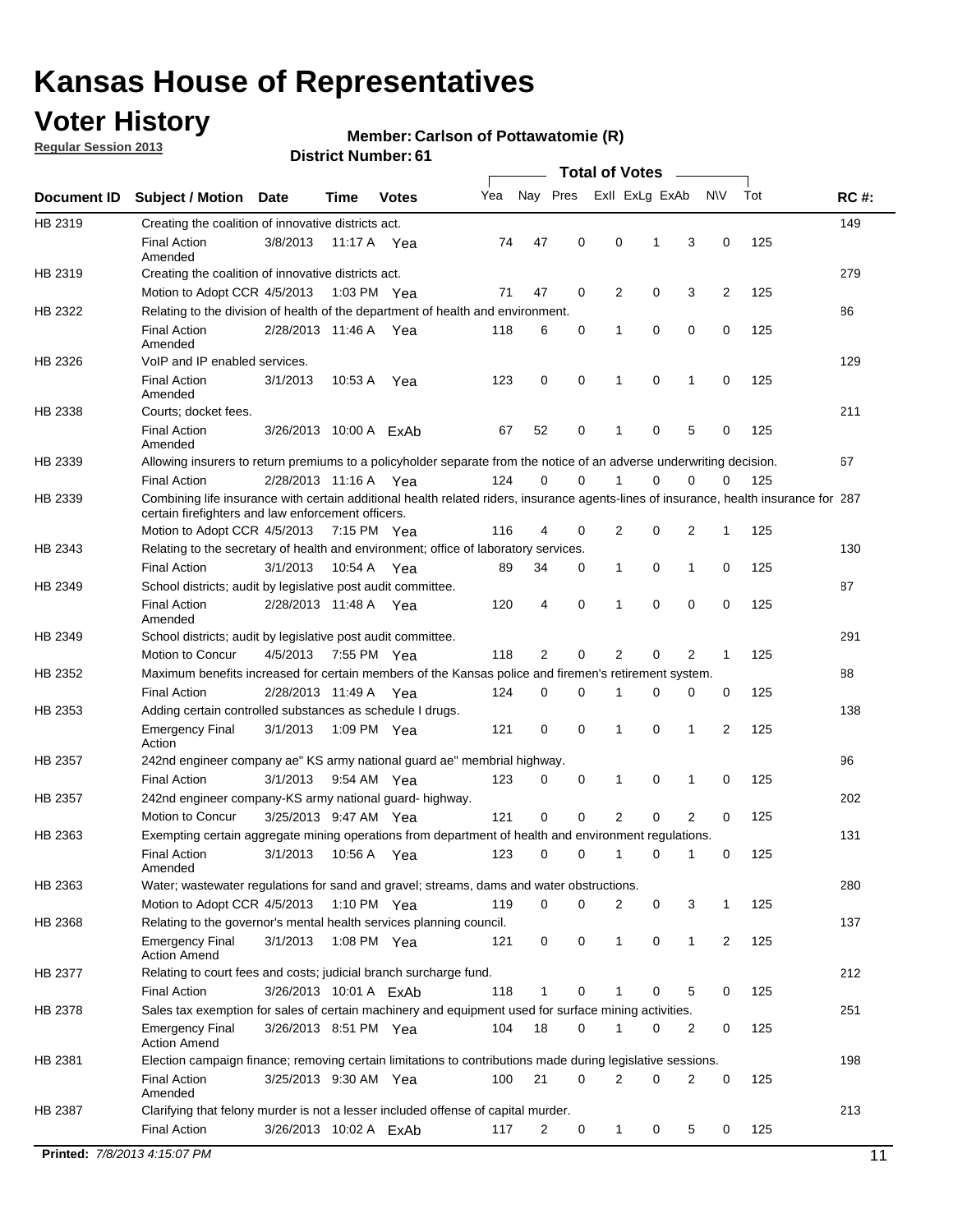## **Voter History**

**Member: Carlson of Pottawatomie (R)** 

**Regular Session 2013**

| Document ID     |                                                                                                                                                                                                                                                                           |                                                                                                                                                                             |             |              |     | <b>Total of Votes</b> |          |                |   |   |              |     |             |  |  |  |  |  |  |  |
|-----------------|---------------------------------------------------------------------------------------------------------------------------------------------------------------------------------------------------------------------------------------------------------------------------|-----------------------------------------------------------------------------------------------------------------------------------------------------------------------------|-------------|--------------|-----|-----------------------|----------|----------------|---|---|--------------|-----|-------------|--|--|--|--|--|--|--|
|                 | Subject / Motion Date                                                                                                                                                                                                                                                     |                                                                                                                                                                             | Time        | <b>Votes</b> | Yea | Nay Pres              |          | Exll ExLg ExAb |   |   | <b>NV</b>    | Tot | <b>RC#:</b> |  |  |  |  |  |  |  |
| HB 2389         | Capital murder; notice of intent to seek the death penalty.                                                                                                                                                                                                               |                                                                                                                                                                             |             |              |     |                       |          |                |   |   |              |     | 214         |  |  |  |  |  |  |  |
|                 | <b>Final Action</b>                                                                                                                                                                                                                                                       | 3/26/2013 10:03 A ExAb                                                                                                                                                      |             |              | 118 | 1                     | 0        | 1              | 0 | 5 | 0            | 125 |             |  |  |  |  |  |  |  |
| HB 2391         | School finance; amount of tax levy authorized to finance ancillary school facilities.                                                                                                                                                                                     |                                                                                                                                                                             |             |              |     |                       |          |                |   |   |              |     | 237         |  |  |  |  |  |  |  |
|                 | <b>Emergency Final</b><br><b>Action Amend</b>                                                                                                                                                                                                                             | 3/26/2013 8:30 PM Yea                                                                                                                                                       |             |              | 64  | 57                    | 0        | 1              | 0 | 2 | 1            | 125 |             |  |  |  |  |  |  |  |
| HB 2391         |                                                                                                                                                                                                                                                                           | Senate Substitute for HB 2391 by Committee on Ways and Means - Creating the joint committee on uniform educational<br>standards oversight.<br>Sub Motion to Concur 6/1/2013 |             |              |     |                       |          |                |   |   |              |     |             |  |  |  |  |  |  |  |
|                 |                                                                                                                                                                                                                                                                           |                                                                                                                                                                             | 10:06 P     | Yea          | 55  | 58                    | 0        | 0              | 0 | 6 | 6            | 125 |             |  |  |  |  |  |  |  |
| HB 2396         | Allowing the secretary of administration to identify state owned real property as surplus property and establishing an appeals 253<br>process of such identification; also amending procedures for the disposition of state surplus real estate.<br>3/26/2013 8:53 PM Yea |                                                                                                                                                                             |             |              |     |                       |          |                |   |   |              |     |             |  |  |  |  |  |  |  |
|                 | <b>Emergency Final</b><br>Action Amend                                                                                                                                                                                                                                    |                                                                                                                                                                             |             |              | 122 | 0                     | 0        |                | 0 | 2 | 0            | 125 |             |  |  |  |  |  |  |  |
| HB 2403         | Issuing \$1,500,000,000 of pension obligation bonds to finance a portion of the unfunded actuarial liability of KPERS.                                                                                                                                                    |                                                                                                                                                                             |             |              |     |                       |          |                |   |   |              |     | 236         |  |  |  |  |  |  |  |
|                 | <b>Final Action</b><br>Amended                                                                                                                                                                                                                                            | 3/26/2013 8:29 PM Nay                                                                                                                                                       |             |              | 73  | 49                    | 0        | 1              | 0 | 2 | 0            | 125 |             |  |  |  |  |  |  |  |
| <b>HCR 5014</b> | Urging approval of the Presidential Permit application allowing the construction and operation of the TransCanada Keystone<br>XL Pipeline.                                                                                                                                |                                                                                                                                                                             |             |              |     |                       |          |                |   |   |              |     | 215         |  |  |  |  |  |  |  |
|                 | <b>Final Action</b>                                                                                                                                                                                                                                                       | 3/26/2013 10:05 A ExAb                                                                                                                                                      |             |              | 108 | 11                    | 0        |                | 0 | 5 | 0            | 125 |             |  |  |  |  |  |  |  |
| HR 6004         | Rules of House of Representatives, permanent rules of the 2013-2014 biennium.                                                                                                                                                                                             |                                                                                                                                                                             |             |              |     |                       |          |                |   |   |              |     | 4           |  |  |  |  |  |  |  |
|                 | <b>Final Action</b><br>Amended                                                                                                                                                                                                                                            | 1/28/2013 11:09 A                                                                                                                                                           |             | Yea          | 82  | 40                    | 0        | 0              | 0 | 3 | 0            | 125 |             |  |  |  |  |  |  |  |
| SB 1            | Legislative Post Audit; periodic audits of the State treasurer and the pooled money investment board.                                                                                                                                                                     |                                                                                                                                                                             |             |              |     |                       |          |                |   |   |              |     | 216         |  |  |  |  |  |  |  |
|                 | <b>Final Action</b><br>Amended                                                                                                                                                                                                                                            | 3/26/2013 10:06 A FxAb                                                                                                                                                      |             |              | 118 | 1                     | 0        | 1              | 0 | 5 | 0            | 125 |             |  |  |  |  |  |  |  |
| SB 16           | Kansas racketeer influenced and corrupt organization act, criminal street gangs.                                                                                                                                                                                          |                                                                                                                                                                             |             |              |     |                       |          |                |   |   |              |     | 217         |  |  |  |  |  |  |  |
|                 | <b>Final Action</b><br>Amended                                                                                                                                                                                                                                            | 3/26/2013 10:12 A ExAb                                                                                                                                                      |             |              | 74  | 45                    | 0        | 1              | 0 | 5 | 0            | 125 |             |  |  |  |  |  |  |  |
| SB 20           | Civil procedure; temporary restraining orders and poverty affidavits.                                                                                                                                                                                                     |                                                                                                                                                                             |             |              |     |                       |          |                |   |   |              |     | 190         |  |  |  |  |  |  |  |
|                 | <b>Final Action</b><br>Amended                                                                                                                                                                                                                                            | 3/22/2013 11:15 A                                                                                                                                                           |             | Yea          | 119 | 0                     | 0        | 2              | 0 | 3 | $\mathbf{1}$ | 125 |             |  |  |  |  |  |  |  |
| SB 20           | Civil procedure; temporary restraining orders and poverty affidavits.                                                                                                                                                                                                     |                                                                                                                                                                             |             |              |     |                       |          |                |   |   |              |     | 304         |  |  |  |  |  |  |  |
|                 | Motion to adopt CCR 5/9/2013                                                                                                                                                                                                                                              |                                                                                                                                                                             | 2:21 PM Yea |              | 119 | $\mathbf{1}$          | 0        | 1              | 0 | 4 | 0            | 125 |             |  |  |  |  |  |  |  |
| SB 21           | Firearms; criminal possession of a firearm; expungement; personal and family protection act.                                                                                                                                                                              |                                                                                                                                                                             |             |              |     |                       |          |                |   |   |              | 255 |             |  |  |  |  |  |  |  |
|                 | <b>Emergency Final</b><br>Action                                                                                                                                                                                                                                          | 3/26/2013 8:56 PM Yea                                                                                                                                                       |             |              | 119 | 3                     | 0        |                | 0 | 2 | 0            | 125 |             |  |  |  |  |  |  |  |
| SB 23           | Continuation of statewide tax levy for public schools.                                                                                                                                                                                                                    |                                                                                                                                                                             |             |              |     |                       |          |                |   |   |              |     | 243         |  |  |  |  |  |  |  |
|                 | <b>Emergency Final</b><br><b>Action Amend</b>                                                                                                                                                                                                                             | 3/26/2013 8:38 PM Yea                                                                                                                                                       |             |              | 122 | 0                     | 0        | 1              | 0 | 2 | 0            | 125 |             |  |  |  |  |  |  |  |
| <b>SB 23</b>    | School districts; sttewide tax levy for public schools; school finance amendments.                                                                                                                                                                                        |                                                                                                                                                                             |             |              |     |                       |          |                |   |   |              |     | 296         |  |  |  |  |  |  |  |
|                 | Motion to Adopt CCR 4/5/2013 9:32 PM Yea                                                                                                                                                                                                                                  |                                                                                                                                                                             |             |              | 119 | 1                     | 0        | 2              | 0 | 2 | 1            | 125 |             |  |  |  |  |  |  |  |
| <b>SB 24</b>    | Insurance - Risk-based capital requirements for property, casualty and life insurance companies.                                                                                                                                                                          |                                                                                                                                                                             |             |              |     |                       |          |                |   |   |              |     | 204         |  |  |  |  |  |  |  |
|                 | <b>Final Action</b>                                                                                                                                                                                                                                                       | 3/26/2013 9:50 AM ExAb                                                                                                                                                      |             |              | 119 | 0                     | 0        |                | 0 | 5 | 0            | 125 |             |  |  |  |  |  |  |  |
| SB 25           | Insurance-Risk-based capital requirements for health organizations.                                                                                                                                                                                                       |                                                                                                                                                                             |             |              |     |                       |          |                |   |   |              |     | 205         |  |  |  |  |  |  |  |
|                 | <b>Final Action</b>                                                                                                                                                                                                                                                       | 3/26/2013 9:51 AM ExAb                                                                                                                                                      |             |              | 119 | 0                     | 0        | 1              | 0 | 5 | 0            | 125 |             |  |  |  |  |  |  |  |
| SB 27           | Eligibility of students under the military service scholarship program act.                                                                                                                                                                                               |                                                                                                                                                                             |             |              |     |                       |          |                |   |   |              |     | 166         |  |  |  |  |  |  |  |
|                 | <b>Final Action</b><br>Amended                                                                                                                                                                                                                                            | 3/19/2013 10:35 A Yea                                                                                                                                                       |             |              | 123 | 0                     | 0        |                | 0 | 1 | 0            | 125 |             |  |  |  |  |  |  |  |
| SB 28           | Authorizing the division of emergency management within the adjutant general's department to accept certain real property.                                                                                                                                                |                                                                                                                                                                             |             |              |     |                       |          |                |   |   |              |     | 184         |  |  |  |  |  |  |  |
|                 | <b>Final Action</b>                                                                                                                                                                                                                                                       | 3/21/2013 11:22 A Yea                                                                                                                                                       |             |              | 121 | 0                     | $\Omega$ | 1              | 0 | 3 | $\Omega$     | 125 |             |  |  |  |  |  |  |  |
| SB 37           | Kansas home inspectors professional competence and financial responsibility act.                                                                                                                                                                                          |                                                                                                                                                                             |             |              |     |                       |          |                |   |   |              |     | 218         |  |  |  |  |  |  |  |
|                 | <b>Final Action</b>                                                                                                                                                                                                                                                       | 3/26/2013 10:14 A ExAb                                                                                                                                                      |             |              | 102 | 17                    | 0        | 1              | 0 | 5 | 0            | 125 |             |  |  |  |  |  |  |  |
| SB 51           | Health insurance coverage for bankers association.                                                                                                                                                                                                                        |                                                                                                                                                                             |             |              |     |                       |          |                |   |   |              |     | 189         |  |  |  |  |  |  |  |
|                 | <b>Final Action</b>                                                                                                                                                                                                                                                       | 3/22/2013 11:14 A Yea                                                                                                                                                       |             |              | 119 | 0                     | 0        | 2              | 0 | 3 | $\mathbf{1}$ | 125 |             |  |  |  |  |  |  |  |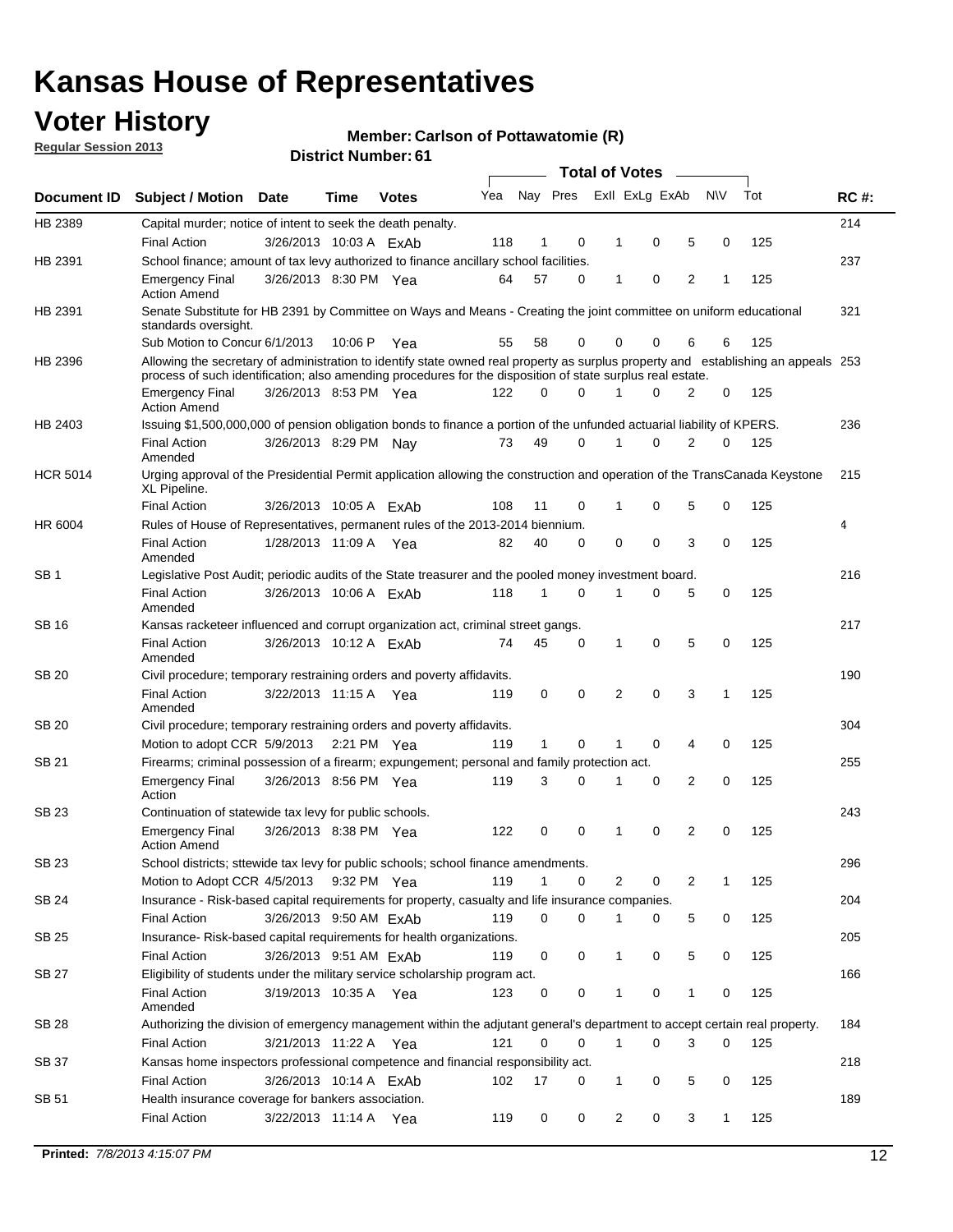## **Voter History**

**Member: Carlson of Pottawatomie (R)** 

**Regular Session 2013**

|              | <b>Total of Votes</b>                                                                                                                                                                                                                                                                                                                                                                                               |                        |      |              |     |          |          |                |             |                |                |     |             |
|--------------|---------------------------------------------------------------------------------------------------------------------------------------------------------------------------------------------------------------------------------------------------------------------------------------------------------------------------------------------------------------------------------------------------------------------|------------------------|------|--------------|-----|----------|----------|----------------|-------------|----------------|----------------|-----|-------------|
| Document ID  | <b>Subject / Motion</b>                                                                                                                                                                                                                                                                                                                                                                                             | <b>Date</b>            | Time | <b>Votes</b> | Yea | Nay Pres |          | Exll ExLg ExAb |             |                | <b>NV</b>      | Tot | <b>RC#:</b> |
| SB 52        | Mortgage interest rate cap increase.                                                                                                                                                                                                                                                                                                                                                                                |                        |      |              |     |          |          |                |             |                |                |     | 238         |
|              | <b>Emergency Final</b><br>Action                                                                                                                                                                                                                                                                                                                                                                                    | 3/26/2013 8:32 PM Yea  |      |              | 120 | 2        | 0        |                | 0           | 2              | 0              | 125 |             |
| <b>SB 56</b> | Transferring the recognition of county fair associations from the secretary of agriculture to the board of county<br>commissioners.                                                                                                                                                                                                                                                                                 |                        |      |              |     |          |          |                |             |                |                |     | 191         |
|              | <b>Final Action</b><br>Amended                                                                                                                                                                                                                                                                                                                                                                                      | 3/22/2013 11:21 A      |      | Yea          | 119 | 0        | 0        | 2              | 0           | 3              | 1              | 125 |             |
| SB 57        | Substitute for SB 57 by Committee on Agriculture - Agriculture; powers and duties of the department of agriculture relating to<br>poultry improvement plan and domesticated deer.                                                                                                                                                                                                                                   |                        |      |              |     |          |          |                |             |                |                |     | 192         |
|              | Final Action Sub Bill 3/22/2013 11:24 A Yea<br>Amended                                                                                                                                                                                                                                                                                                                                                              |                        |      |              | 79  | 40       | 0        | 2              | 0           | 3              | -1             | 125 |             |
| SB 57        | Substitute for SB 57 by Committee on Agriculture - Agriculture; powers and duties of the department of agriculture relating to<br>poultry improvement plan, stockyards and domesticated deer.                                                                                                                                                                                                                       |                        |      |              |     |          |          |                |             |                |                |     | 262         |
|              | Motion to adopt CCR 4/4/2013 2:18 PM Nay                                                                                                                                                                                                                                                                                                                                                                            |                        |      |              | 80  | 42       | 0        | 1              | 0           | $\overline{2}$ | 0              | 125 |             |
| SB 58        | Sentencing for unlawful manufacturing of controlled substances.<br><b>Final Action</b>                                                                                                                                                                                                                                                                                                                              | 3/26/2013 10:15 A ExAb |      |              |     |          | 0        | 1              | 0           |                | 0              | 125 | 219         |
| SB 59        | Attorney general; reward for information.                                                                                                                                                                                                                                                                                                                                                                           |                        |      |              | 119 | 0        |          |                |             | 5              |                |     | 193         |
|              | <b>Final Action</b>                                                                                                                                                                                                                                                                                                                                                                                                 | 3/22/2013 11:25 A Yea  |      |              | 119 | 0        | 0        |                | 0           | 3              | 1              | 125 |             |
|              |                                                                                                                                                                                                                                                                                                                                                                                                                     |                        |      |              |     |          |          | 2              |             |                |                |     |             |
| SB 62        | Making gas pipeline safety terminology consistent with federal regulations.                                                                                                                                                                                                                                                                                                                                         |                        |      |              |     |          |          |                | 0           |                |                |     | 163         |
| SB 63        | <b>Final Action</b>                                                                                                                                                                                                                                                                                                                                                                                                 | 3/19/2013 10:32 A Yea  |      |              | 123 | 0        | 0        | 1              |             | 1              | 0              | 125 |             |
|              | Elections; voting crimes, penalties and prosecution.<br><b>Emergency Final</b><br><b>Action Amend</b>                                                                                                                                                                                                                                                                                                               | 3/26/2013 8:42 PM Yea  |      |              | 69  | 53       | 0        | 1              | $\mathbf 0$ | $\overline{2}$ | $\mathbf 0$    | 125 | 246         |
| <b>SB68</b>  | Driver's license examinations; locations.                                                                                                                                                                                                                                                                                                                                                                           |                        |      |              |     |          |          |                |             |                |                |     | 220         |
|              | <b>Final Action</b>                                                                                                                                                                                                                                                                                                                                                                                                 | 3/26/2013 10:16 A ExAb |      |              | 116 | 3        | 0        | 1              | 0           | 5              | 0              | 125 |             |
| SB 69        | Motor vehicles; vehicle registration and license plates.                                                                                                                                                                                                                                                                                                                                                            |                        |      |              |     |          |          |                |             |                |                |     | 167         |
|              | <b>Final Action</b>                                                                                                                                                                                                                                                                                                                                                                                                 | 3/19/2013 10:37 A Yea  |      |              | 117 | 6        | 0        | 1              | 0           | 1              | 0              | 125 |             |
| SB 74        | Prison-made goods act; prohibiting prisoner production of manufactured or modular homes.                                                                                                                                                                                                                                                                                                                            |                        |      |              |     |          |          |                |             |                |                |     | 221         |
|              | <b>Final Action</b>                                                                                                                                                                                                                                                                                                                                                                                                 | 3/26/2013 10:19 A ExAb |      |              | 87  | 32       | 0        | 1              | 0           | 5              | 0              | 125 |             |
| SB 75        | Record requirements and civil penalties relating to sales of plastic bulk merchandise containers.                                                                                                                                                                                                                                                                                                                   |                        |      |              |     |          |          |                |             |                |                |     | 222         |
|              | <b>Final Action</b>                                                                                                                                                                                                                                                                                                                                                                                                 | 3/26/2013 10:21 A ExAb |      |              | 101 | 18       | 0        | 1              | 0           | 5              | 0              | 125 |             |
| SB 81        | Open records; requests for criminal justice information; restriction of certain officials' information from publicly accessible<br>records.                                                                                                                                                                                                                                                                         |                        |      |              |     |          |          |                |             |                |                |     | 194         |
|              | <b>Final Action</b><br>Amended                                                                                                                                                                                                                                                                                                                                                                                      | 3/22/2013 11:27 A      |      | Yea          | 119 | 0        | 0        | 2              | 0           | 3              | 1              | 125 |             |
| <b>SB83</b>  | House Substitute for SB 83 by Committee on Taxation - Income tax deductions and modifications; severance tax; sales tax;<br>delinquent tax liabilities.                                                                                                                                                                                                                                                             |                        |      |              |     |          |          |                |             |                |                |     | 187         |
|              | Final Action Sub Bill 3/21/2013 11:30 A Yea                                                                                                                                                                                                                                                                                                                                                                         |                        |      |              | 96  | 25       | 0        | $\mathbf{1}$   | 0           | 3              | 0              | 125 |             |
| SB 83        | House Substitute for SB 83 by Committee on Taxation--Income tax deductions and modifications; severance tax; sales tax and 260<br>compensating use tax, preseumptions relating to nexus; property tax, exemptions, new automobile manufacturinge property;<br>taxation of watercraft; leased commercial and industrial property appeals; correction of clerical errors.<br>Motion to adopt CCR 4/3/2013 10:35 A Yea |                        |      |              | 104 | 15       | 0        | $\mathbf{1}$   | 0           | 3              | 2              | 125 |             |
| SB 84        | House Substitute for SB 84 by Committee on Taxation - Reduction to state income tax rates based on selected actual state                                                                                                                                                                                                                                                                                            |                        |      |              |     |          |          |                |             |                |                |     | 188         |
|              | general fund receipts computations; distribution of revenues from sales and compensating use tax; reduction of<br>Final Action Sub Bill 3/21/2013 11:34 A Yea                                                                                                                                                                                                                                                       |                        |      |              | 82  | 39       | $\Omega$ | 1              | $\Omega$    | 3              | $\mathbf{0}$   | 125 |             |
| SB 84        | Amended<br>House Substitute for SB 84 -- Reduction to state income tax rates based on selected actual state general fund receipts                                                                                                                                                                                                                                                                                   |                        |      |              |     |          |          |                |             |                |                |     | 317         |
|              | computations; reduction of itemized deductions.<br>Motion to adopt CCR 5/28/2013 2:32 PM Yea                                                                                                                                                                                                                                                                                                                        |                        |      |              | 42  | 71       | 0        | 1              | 0           | 9              | $\overline{2}$ | 125 |             |
| SB 84        | House Substitute for SB 84 -- Reduction to state income tax rates based on selected actual state general fund receipts                                                                                                                                                                                                                                                                                              |                        |      |              |     |          |          |                |             |                |                |     | 319         |
|              | computations; reduction of itemized deductions.<br>Motion to adopt CCR 5/30/2013 9:14 PM Nay                                                                                                                                                                                                                                                                                                                        |                        |      |              | 18  | 94       | 0        | 1              | 0           | 9              | 3              | 125 |             |
| SB 85        | Motor vehicle insurance; providing proof of insurance by cellular phone or portable electronic device.                                                                                                                                                                                                                                                                                                              |                        |      |              |     |          |          |                |             |                |                |     | 175         |
|              | <b>Final Action</b>                                                                                                                                                                                                                                                                                                                                                                                                 | 3/20/2013 10:25 A Yea  |      |              | 123 | 0        | $\Omega$ |                | 0           | 1              | 0              | 125 |             |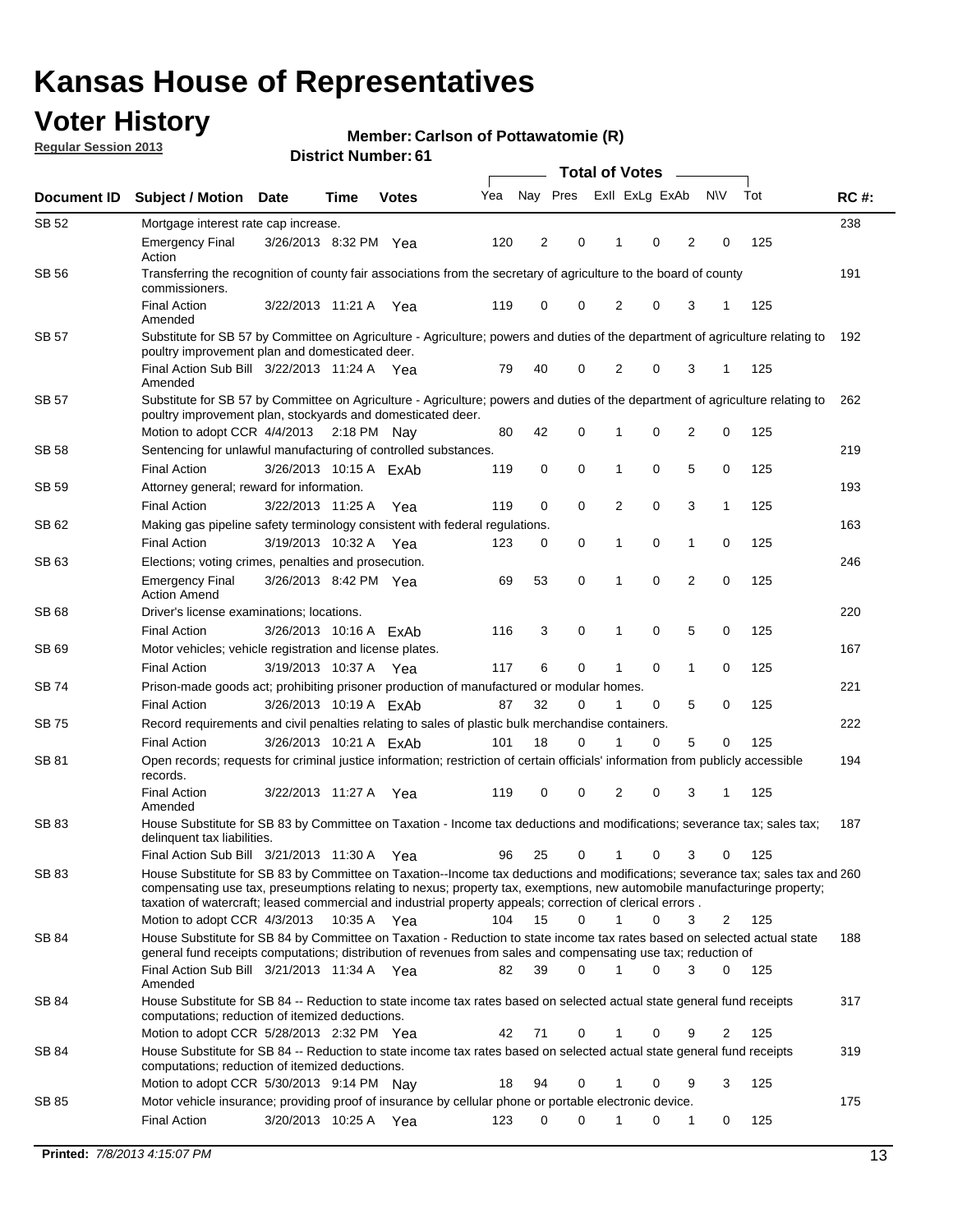## **Voter History**

**Regular Session 2013**

#### **Member: Carlson of Pottawatomie (R)**

| Document ID   |                                                                                                       |                        |             |              |     | <b>Total of Votes</b>   |              |                |   |                |              |     |             |  |  |  |  |  |  |  |
|---------------|-------------------------------------------------------------------------------------------------------|------------------------|-------------|--------------|-----|-------------------------|--------------|----------------|---|----------------|--------------|-----|-------------|--|--|--|--|--|--|--|
|               | <b>Subject / Motion</b>                                                                               | Date                   | Time        | <b>Votes</b> | Yea | Nay Pres                |              | Exll ExLg ExAb |   |                | <b>NV</b>    | Tot | <b>RC#:</b> |  |  |  |  |  |  |  |
| <b>SB 88</b>  | Increasing the children's advocacy center assessment fee.                                             |                        |             |              |     |                         |              |                |   |                |              |     | 223         |  |  |  |  |  |  |  |
|               | <b>Final Action</b><br>Amended                                                                        | 3/26/2013 10:22 A ExAb |             |              | 118 | 1                       | 0            | 1              | 0 | 5              | 0            | 125 |             |  |  |  |  |  |  |  |
| <b>SB 96</b>  | Motor vehicles; counties with multiple registration facilities; additional registration fee.          |                        |             |              |     |                         |              |                |   |                |              |     | 224         |  |  |  |  |  |  |  |
|               | <b>Final Action</b><br>Amended                                                                        | 3/26/2013 10:24 A ExAb |             |              | 106 | 12                      | 0            | 1              | 0 | 5              | 1            | 125 |             |  |  |  |  |  |  |  |
| SB 96         | Additional motor vehicle registration fees.                                                           |                        |             |              |     |                         |              |                |   |                |              |     | 263         |  |  |  |  |  |  |  |
|               | Motion to adopt CCR 4/4/2013 2:21 PM                                                                  |                        |             | Yea          | 114 | 8                       | 0            | 1              | 0 | 2              | $\mathbf 0$  | 125 |             |  |  |  |  |  |  |  |
| SB 102        | Requiring the state treasurer to provide a list of daily deposits to the secretary of administration. |                        |             |              |     |                         |              |                |   |                |              |     | 195         |  |  |  |  |  |  |  |
|               | <b>Final Action</b><br>Amended                                                                        | 3/22/2013 11:28 A Yea  |             |              | 119 | 0                       | $\Omega$     | 2              | 0 | 3              | $\mathbf{1}$ | 125 |             |  |  |  |  |  |  |  |
| SB 102        | Enacting the second amendment protection act.                                                         |                        |             |              |     |                         |              |                |   |                |              |     | 295         |  |  |  |  |  |  |  |
|               | Motion to Adopt CCR 4/5/2013                                                                          |                        | 9:20 PM Yea |              | 96  | 24                      | 0            | 2              | 0 | 2              | $\mathbf{1}$ | 125 |             |  |  |  |  |  |  |  |
| SB 111        | Establishing Native American legislative day at the capitol; awarding of high school diplomas.        |                        |             |              |     |                         |              |                |   |                |              |     | 245         |  |  |  |  |  |  |  |
|               | <b>Emergency Final</b><br><b>Action Amend</b>                                                         | 3/26/2013 8:41 PM Yea  |             |              | 122 | 0                       | 0            | 1              | 0 | 2              | 0            | 125 |             |  |  |  |  |  |  |  |
| <b>SB 113</b> | Credit unions; changes in certain loan limitations.                                                   |                        |             |              |     |                         |              |                |   |                |              |     | 234         |  |  |  |  |  |  |  |
|               | <b>Emergency Final</b><br>Action                                                                      | 3/26/2013 8:25 PM Yea  |             |              | 122 | 0                       | 0            | 1              | 0 | 2              | 0            | 125 |             |  |  |  |  |  |  |  |
| <b>SB 118</b> | Relating to law enforcement reporting and investigation of missing persons.                           |                        |             |              |     |                         |              |                |   |                |              |     | 225         |  |  |  |  |  |  |  |
|               | <b>Final Action</b>                                                                                   | 3/26/2013 10:25 A FxAb |             |              | 119 | 0                       | 0            | 1              | 0 | 5              | 0            | 125 |             |  |  |  |  |  |  |  |
| SB 120        | Enacting the Kansas farmers' market promotion act.                                                    |                        |             |              |     |                         |              |                |   |                |              |     | 196         |  |  |  |  |  |  |  |
|               | <b>Final Action</b><br>Amended                                                                        | 3/22/2013 11:31 A Yea  |             |              | 68  | 51                      | 0            | 2              | 0 | 3              | 1            | 125 |             |  |  |  |  |  |  |  |
| <b>SB 122</b> | Kansas administrative procedure act; service of order or notice.                                      |                        |             |              |     |                         |              |                |   |                |              |     | 226         |  |  |  |  |  |  |  |
|               | <b>Final Action</b><br>Amended                                                                        | 3/26/2013 10:26 A ExAb |             |              | 119 | 0                       | 0            | 1              | 0 | 5              | 0            | 125 |             |  |  |  |  |  |  |  |
| SB 122        | Elections; unauthorized voting disclosures.                                                           |                        |             |              |     |                         |              |                |   |                |              | 286 |             |  |  |  |  |  |  |  |
|               | Motion to Adopt CCR 4/5/2013                                                                          |                        | 6:23 PM     | Yea          | 89  | 31                      | 0            | 2              | 0 | 2              | $\mathbf{1}$ | 125 |             |  |  |  |  |  |  |  |
| SB 124        | Amending the Kansas restraint of trade act.                                                           |                        |             |              |     |                         |              |                |   |                |              |     | 227         |  |  |  |  |  |  |  |
|               | <b>Final Action</b><br>Amended                                                                        | 3/26/2013 10:27 A ExAb |             |              | 116 | $\overline{\mathbf{c}}$ | 1            | 1              | 0 | 5              | 0            | 125 |             |  |  |  |  |  |  |  |
| SB 124        | Amending the Kansas restraint of trade act.                                                           |                        |             |              |     |                         |              |                |   |                |              |     | 273         |  |  |  |  |  |  |  |
|               | Motion to Adopt CCR 4/5/2013                                                                          |                        | 11:06 A     | Yea          | 97  | 23                      | 0            | 2              | 0 | 2              | $\mathbf{1}$ | 125 |             |  |  |  |  |  |  |  |
| <b>SB 128</b> | Career technical education incentive program amendments.                                              |                        |             |              |     |                         |              |                |   |                |              |     | 168         |  |  |  |  |  |  |  |
|               | <b>Final Action</b><br>Amended                                                                        | 3/19/2013 10:39 A      |             | Yea          | 123 | 0                       | 0            | 1              | 0 | 1              | 0            | 125 |             |  |  |  |  |  |  |  |
| SB 129        | Bank commissioner: certain fees and hearing costs.                                                    |                        |             |              |     |                         |              |                |   |                |              |     | 254         |  |  |  |  |  |  |  |
|               | <b>Emergency Final</b><br><b>Action Amend</b>                                                         | 3/26/2013 8:55 PM Yea  |             |              | 110 | 12                      | 0            |                | 0 | 2              | 0            | 125 |             |  |  |  |  |  |  |  |
| SB 129        | Mortgage interest rate cap increase.                                                                  |                        |             |              |     |                         |              |                |   |                |              |     | 272         |  |  |  |  |  |  |  |
|               | Motion to Adopt CCR 4/5/2013 10:42 A                                                                  |                        |             | Yea          | 121 | 0                       | 0            | 2              | 0 | 2              | 0            | 125 |             |  |  |  |  |  |  |  |
| SB 135        | Transferring boiler inspection duties from the department of labor to the state fire marshal.         |                        |             |              |     |                         |              |                |   |                |              |     | 228         |  |  |  |  |  |  |  |
|               | <b>Final Action</b>                                                                                   | 3/26/2013 10:28 A ExAb |             |              | 114 | 5                       | 0            | $\mathbf 1$    | 0 | 5              | 0            | 125 |             |  |  |  |  |  |  |  |
| SB 136        | Providing veterans designation on driver's licenses and nondriver identification cards.               |                        |             |              |     |                         |              |                |   |                |              |     | 244         |  |  |  |  |  |  |  |
|               | <b>Emergency Final</b><br><b>Action Amend</b>                                                         | 3/26/2013 8:39 PM Yea  |             |              | 119 | 3                       | 0            | $\mathbf{1}$   | 0 | $\overline{2}$ | 0            | 125 |             |  |  |  |  |  |  |  |
| SB 139        | Kansas money transmitter act.                                                                         |                        |             |              |     |                         |              |                |   |                |              |     | 229         |  |  |  |  |  |  |  |
|               | <b>Final Action</b>                                                                                   | 3/26/2013 10:30 A ExAb |             |              | 117 | $\mathbf{1}$            | $\mathbf{1}$ | $\mathbf{1}$   | 0 | 5              | 0            | 125 |             |  |  |  |  |  |  |  |
| SB 142        | Abortion; concerning civil actions related to abortion.                                               |                        |             |              |     |                         |              |                |   |                |              |     | 241         |  |  |  |  |  |  |  |
|               | <b>Emergency Final</b><br>Action                                                                      | 3/26/2013 8:36 PM Yea  |             |              | 89  | 33                      | 0            | $\mathbf{1}$   | 0 | $\overline{c}$ | 0            | 125 |             |  |  |  |  |  |  |  |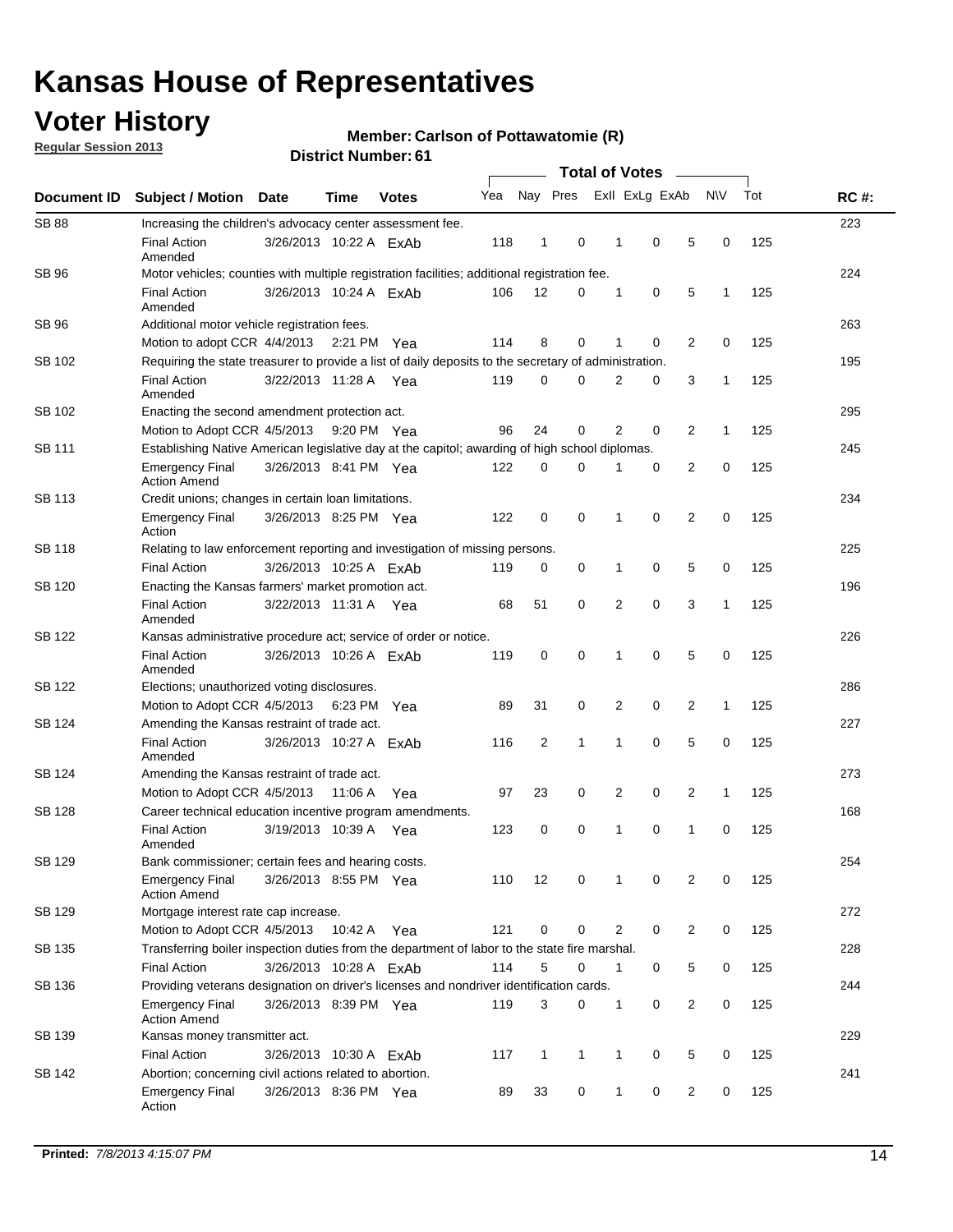## **Voter History**

**Regular Session 2013**

#### **Member: Carlson of Pottawatomie (R)**

| Document ID     |                                                                                                                                                                                                       |                                                                                       |             |              |     | <b>Total of Votes</b><br>$\overline{\phantom{a}}$ |             |              |                |                |                |     |             |
|-----------------|-------------------------------------------------------------------------------------------------------------------------------------------------------------------------------------------------------|---------------------------------------------------------------------------------------|-------------|--------------|-----|---------------------------------------------------|-------------|--------------|----------------|----------------|----------------|-----|-------------|
|                 | Subject / Motion Date                                                                                                                                                                                 |                                                                                       | Time        | <b>Votes</b> | Yea | Nay Pres                                          |             |              | Exll ExLg ExAb |                | N\V            | Tot | <b>RC#:</b> |
| SB 149          | Drug screening for recipients of cash assistance and unemployment benefits.                                                                                                                           |                                                                                       |             |              |     |                                                   |             |              |                |                |                |     | 239         |
|                 | <b>Emergency Final</b><br><b>Action Amend</b>                                                                                                                                                         | 3/26/2013 8:33 PM Yea                                                                 |             |              | 106 | 16                                                | 0           | $\mathbf 1$  | 0              | 2              | 0              | 125 |             |
| SB 164          | Relating to the director of vehicles regulating providers of motor vehicle functions.                                                                                                                 |                                                                                       |             |              |     |                                                   |             |              |                |                |                |     | 247         |
|                 | <b>Emergency Final</b><br><b>Action Amend</b>                                                                                                                                                         | 3/26/2013 8:43 PM Yea                                                                 |             |              | 117 | 5                                                 | 0           | $\mathbf{1}$ | 0              | 2              | 0              | 125 |             |
| SB 164          |                                                                                                                                                                                                       | Relating to the director of vehicles regulating providers of motor vehicle functions. |             |              |     |                                                   |             |              |                |                |                |     | 268         |
|                 | Motion to adopt CCR 4/4/2013                                                                                                                                                                          |                                                                                       | 5:32 PM Yea |              | 111 | 9                                                 | 0           | $\mathbf{1}$ | 0              | 2              | $\overline{c}$ | 125 |             |
| SB 166          | Insurers supervision, rehabilitation and liquidation act; derivatives.                                                                                                                                |                                                                                       |             |              |     |                                                   |             |              |                |                |                |     | 206         |
|                 | <b>Final Action</b>                                                                                                                                                                                   | 3/26/2013 9:52 AM ExAb                                                                |             |              | 119 | 0                                                 | $\mathbf 0$ | 1            | 0              | 5              | 0              | 125 |             |
| <b>SB 168</b>   | Limiting nuisance actions against certain agricultural activities.                                                                                                                                    |                                                                                       |             |              |     |                                                   |             |              |                |                |                |     | 169         |
|                 | <b>Final Action</b><br>Amended                                                                                                                                                                        | 3/19/2013 10:40 A Yea                                                                 |             |              | 111 | 12                                                | $\mathbf 0$ | 1            | 0              | 1              | 0              | 125 |             |
| <b>SB 168</b>   | Limiting nuisance actions against certain agricultural activities.                                                                                                                                    |                                                                                       |             |              |     |                                                   |             |              |                |                |                |     | 264         |
|                 | Motion to adopt CCR 4/4/2013                                                                                                                                                                          |                                                                                       | 2:30 PM Yea |              | 110 | 12                                                | 0           | 1            | 0              | 2              | 0              | 125 |             |
| SB 171          | School districts; amendments to Kansas uniform financial accounting and reporting act.                                                                                                                |                                                                                       |             |              |     |                                                   |             |              |                |                |                |     | 248         |
|                 | <b>Emergency Final</b><br><b>Action Amend</b>                                                                                                                                                         | 3/26/2013 8:44 PM Yea                                                                 |             |              | 122 | 0                                                 | 0           | $\mathbf 1$  | 0              | 2              | 0              | 125 |             |
| SB 171          | School districts; amendments to Kansas uniform financial accounting and reporting act.                                                                                                                |                                                                                       |             |              |     |                                                   |             |              |                |                |                |     | 285         |
|                 | Motion to Adopt CCR 4/5/2013                                                                                                                                                                          |                                                                                       | 6:19 PM Yea |              | 63  | 57                                                | 0           | 2            | 0              | 2              | 1              | 125 |             |
| SB 171          | Appropriations for FY 2013, FY 2014, FY 2015, FY 2016, FY 2017 and FY 2018 for various state agencies; capital<br>improvement projects; claims against the state.                                     |                                                                                       |             |              |     |                                                   |             |              |                |                |                |     | 320         |
|                 | Motion to adopt CCR 6/1/2013 4:30 PM Yea                                                                                                                                                              |                                                                                       |             |              | 63  | 51                                                | 0           | 0            | 0              | 8              | 3              | 125 |             |
| <b>SB 187</b>   | Establishing the workers compensation and employment security boards nominating committee; administrative law judge<br>appointment; workers compensation appeals board.                               |                                                                                       |             |              |     |                                                   |             |              |                |                | 242            |     |             |
|                 | <b>Emergency Final</b><br><b>Action Amend</b>                                                                                                                                                         | 3/26/2013 8:37 PM Yea                                                                 |             |              | 88  | 34                                                | 0           |              | 0              | 2              | 0              | 125 |             |
| <b>SB 187</b>   | Amending workers compensation law provisions; establishing the workers compensation and employment security boards<br>nominating committee; notice requirements; workplace health and safety program. |                                                                                       |             |              |     |                                                   |             |              |                |                |                |     | 274         |
|                 | Motion to Adopt CCR 4/5/2013 11:26 A Yea                                                                                                                                                              |                                                                                       |             |              | 89  | 31                                                | 0           | 2            | 0              | 3              | 0              | 125 |             |
| SB 199          | University of Kansas medical center; midwest center for stem cell therapy.                                                                                                                            |                                                                                       |             |              |     |                                                   |             |              |                |                |                |     | 235         |
|                 | <b>Emergency Final</b><br><b>Action Amend</b>                                                                                                                                                         | 3/26/2013 8:26 PM Yea                                                                 |             |              | 90  | 32                                                | 0           | 1            | 0              | 2              | 0              | 125 |             |
| SB 199          | Health care; stem cell therapy and unused medications.                                                                                                                                                |                                                                                       |             |              |     |                                                   |             |              |                |                |                |     | 290         |
|                 | Motion to Adopt CCR 4/5/2013 7:52 PM Yea                                                                                                                                                              |                                                                                       |             |              | 90  | 30                                                | 0           | 2            | 0              | $\overline{2}$ | 1              | 125 |             |
| SB 216          | Allowing a public building commission to acquire land for a municipal university similar to what such commission is currently<br>allowed to do for any state university.                              |                                                                                       |             |              |     |                                                   |             |              |                |                |                |     | 185         |
|                 | <b>Final Action</b>                                                                                                                                                                                   | 3/21/2013 11:23 A Yea                                                                 |             |              | 121 | 0                                                 | 0           | 1            | 0              | 3              | 0              | 125 |             |
| SB 246          | Reconciling amendments to certain statutes.                                                                                                                                                           |                                                                                       |             |              |     |                                                   |             |              |                |                |                |     | 315         |
|                 | <b>Emergency Final</b><br>Action                                                                                                                                                                      | 5/23/2013 2:14 PM Yea                                                                 |             |              | 111 | 0                                                 | 0           | 1            | 0              | 8              | 5              | 125 |             |
| <b>SCR 1604</b> | Joint rules for the Senate and House of Representatives, 2013-2014.                                                                                                                                   |                                                                                       |             |              |     |                                                   |             |              |                |                |                |     | 5           |
|                 | <b>Final Action</b><br>Amended                                                                                                                                                                        | 1/28/2013 11:12 A Yea                                                                 |             |              | 81  | 41                                                | 0           | 0            | 0              | 3              | 0              | 125 |             |
| <b>SCR 1606</b> | Honoring pregnancy maintenance resource centers.                                                                                                                                                      |                                                                                       |             |              |     |                                                   |             |              |                |                |                |     | 240         |
|                 | <b>Emergency Final</b><br>Action                                                                                                                                                                      | 3/26/2013 8:34 PM Yea                                                                 |             |              | 122 | 0                                                 | 0           | 1            | 0              | 2              | 0              | 125 |             |